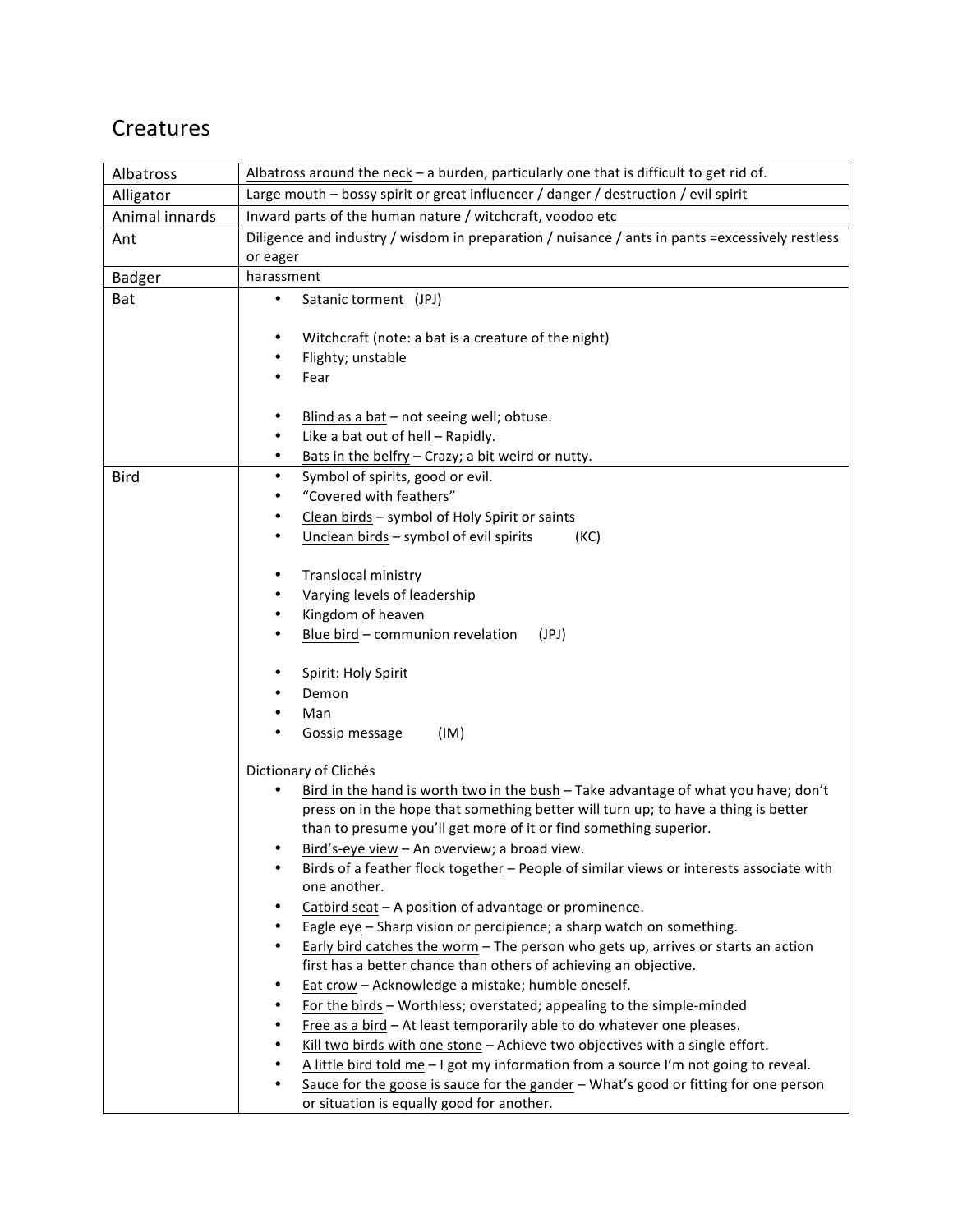|                | Stick in one's craw - To be unacceptable or repugnant.<br>٠                                   |
|----------------|-----------------------------------------------------------------------------------------------|
|                | Wing it - Improvise.                                                                          |
|                |                                                                                               |
| Bear           | Symbol of evil, cunning and cruel men.<br>$\bullet$<br>"To move slowly."<br>(KC)<br>$\bullet$ |
|                |                                                                                               |
|                | Demonic force hungry for something you have (JPJ)<br>٠                                        |
|                |                                                                                               |
|                | Destroyer<br>٠                                                                                |
|                | Destruction<br>٠                                                                              |
|                | an evil curse (through inheritance or personal sin, including financial loss or<br>٠          |
|                | hardship)                                                                                     |
|                | economic loss<br>٠<br>٠                                                                       |
|                | danger<br>opposition (IM)<br>٠                                                                |
|                |                                                                                               |
|                | Russia<br>$\bullet$                                                                           |
|                | To "bear" a burden or a tale<br>$\bullet$                                                     |
| Beaver         | Industrious / Busy<br>$\bullet$                                                               |
|                | Diligent<br>٠                                                                                 |
|                | Clever / Ingenious (IM)                                                                       |
|                |                                                                                               |
|                | Dam builder (DM)                                                                              |
|                | Dictionary of Clichés                                                                         |
|                | Eager beaver - Someone who is earnest or overzealous in his work or in pursuit of an<br>٠     |
|                | objective.                                                                                    |
|                |                                                                                               |
| <b>Bees</b>    | Symbol of great hosts of people,<br>٠                                                         |
|                | stinging, yet produce honey.                                                                  |
|                | "Orderly."<br>(KC)                                                                            |
|                | High demonic force but not necessarily lethal (JPJ)<br>$\bullet$                              |
|                |                                                                                               |
|                | Chastisement or Offense                                                                       |
|                | Stinging words                                                                                |
|                | Affliction<br>٠                                                                               |
|                | Busybody                                                                                      |
|                | Busy                                                                                          |
|                | Gossip<br>(IM)                                                                                |
|                | ٠                                                                                             |
|                | Two (as in A=1, B=2, C=3)<br>Deborah - a judge                                                |
|                | Beeline - To fly (or walk) in straight line<br>(DM)<br>$\bullet$                              |
|                |                                                                                               |
|                | Dictionary of Clichés                                                                         |
|                | Bee in his bonnet - He is a bit daft, particularly on some one subject; he is                 |
|                | idiosyncratic about something.                                                                |
|                | Hive of industry - A busy place, particularly a commercial one.<br>٠                          |
| <b>Buffalo</b> | City of Buffalo, New York<br>$\bullet$                                                        |
|                |                                                                                               |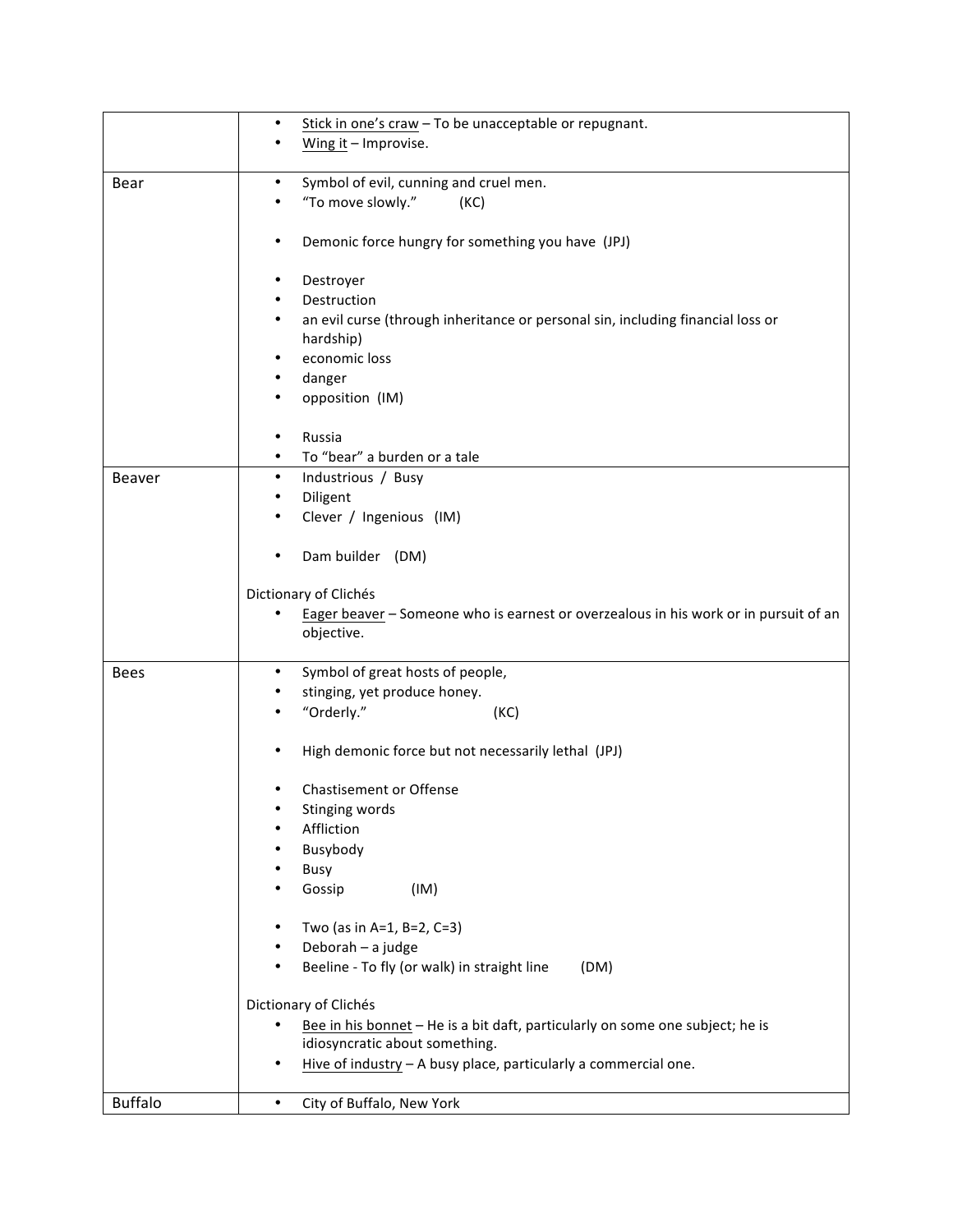|                  | Dictionary of Clichés                                                                                                               |
|------------------|-------------------------------------------------------------------------------------------------------------------------------------|
|                  | To be buffaloed - To be overwhelmed or thwarted.                                                                                    |
|                  | $\bullet$                                                                                                                           |
| <b>Bug</b>       | Bug out (off) - both forms mean to leave.<br>Snug as a bug in a rug - Safe; comfortable.                                            |
|                  |                                                                                                                                     |
|                  | An annoyance<br>٠                                                                                                                   |
|                  | An eavesdropper (DM)                                                                                                                |
|                  |                                                                                                                                     |
| Bull             | Persecution<br>$\bullet$                                                                                                            |
|                  | spiritual warfare<br>٠                                                                                                              |
|                  | opposition<br>٠<br>٠                                                                                                                |
|                  | accusation<br>slander<br>٠                                                                                                          |
|                  | threat<br>$\bullet$                                                                                                                 |
|                  | economic increase (as in "a bull market") (IM)<br>٠                                                                                 |
|                  |                                                                                                                                     |
|                  | (DM)<br>lies or nonsense<br>٠                                                                                                       |
|                  | Symbol of strength<br>٠                                                                                                             |
|                  | Labor                                                                                                                               |
|                  | Servanthood                                                                                                                         |
|                  | (KC)<br>An ox                                                                                                                       |
|                  |                                                                                                                                     |
|                  | Bull in a china shop - Out of place in a situation; dealing too roughly with a delicate<br>٠<br>problem                             |
|                  | Seize the bull by the horns - Face up to a difficult situation; take action in a crisis.<br>$\bullet$                               |
|                  | Cock and bull story $-$ A tale that is not to be believed and probably is not meant to<br>٠                                         |
|                  | be believed.                                                                                                                        |
|                  | Like a red flag to a bull - An inflammatory action or statement that is likely to<br>$\bullet$                                      |
|                  | provoke retaliation.<br>٠                                                                                                           |
|                  | Shoot the bull - converse discursively, perhaps touching subjects one knows little<br>about.                                        |
|                  |                                                                                                                                     |
| <b>Butterfly</b> | Freedom<br>$\bullet$                                                                                                                |
|                  | flighty (flitting about)                                                                                                            |
|                  | fragile                                                                                                                             |
|                  | temporary glory (IM)                                                                                                                |
|                  | Graduation from being a worm                                                                                                        |
|                  |                                                                                                                                     |
| Crane            | Mourning<br>٠                                                                                                                       |
|                  | Loneliness.                                                                                                                         |
|                  | A twitterer (KC)<br>٠                                                                                                               |
| Crawfish         | Retreat / Coward.<br>$\bullet$                                                                                                      |
|                  | With raised claws - defensive; cautious; renege on a promise (IM)<br>٠                                                              |
| Crow             | Confusion<br>$\bullet$                                                                                                              |
|                  | outspoken person, usually operating under the influence of a spirit of envy or strife<br>٠<br>(which causes confusion and disorder) |
|                  | hateful<br>٠                                                                                                                        |
|                  | direct path (straight line, as in "as the crow flies")                                                                              |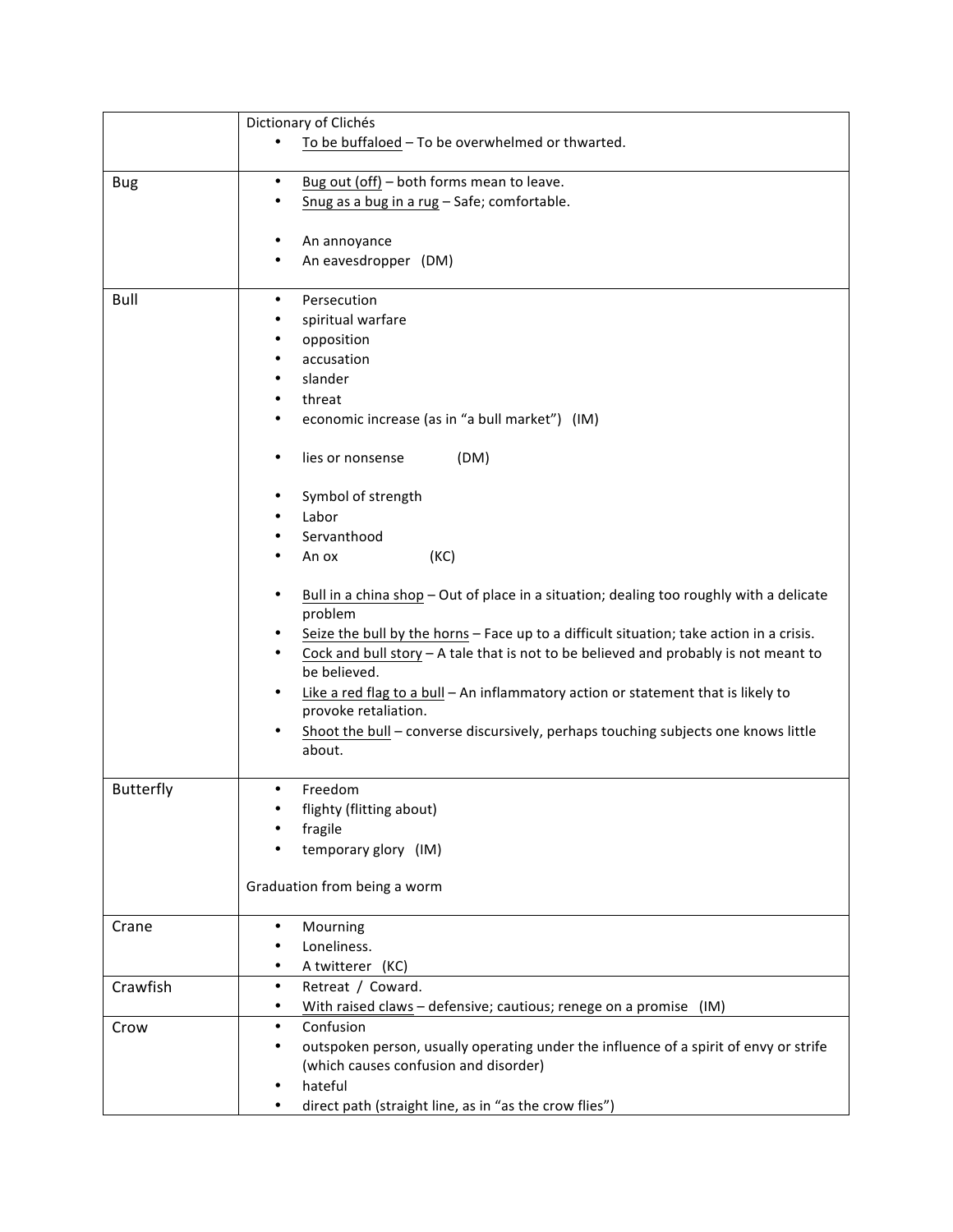|          | God's minister of justice or provision. (IM)<br>$\bullet$                                           |
|----------|-----------------------------------------------------------------------------------------------------|
|          |                                                                                                     |
|          | Dictionary of Clichés                                                                               |
|          | Eat crow - Acknowledge a mistake; humble oneself.                                                   |
| Domestic | Christ's sacrifice<br>$\bullet$                                                                     |
| animals  | submissiveness of saints<br>$\bullet$                                                               |
|          | clean animals<br>$\bullet$                                                                          |
| Dog      | Unbelievers<br>$\bullet$                                                                            |
|          | Religious hypocrites<br>$\bullet$                                                                   |
|          | Yelpers<br>(KC)<br>٠                                                                                |
|          |                                                                                                     |
|          | In dreams, generally a symbol of friends (as in, "man's best friend").<br>٠                         |
|          | Dogs barking - friends giving a warning (particularly warning of a demonic attack).<br>٠            |
|          | Dogs attacking - a betrayal of friend [JPJ]                                                         |
|          |                                                                                                     |
|          | Big dog - boss; leader<br>٠                                                                         |
|          | Top dog $-$ the best (DM)                                                                           |
|          |                                                                                                     |
|          | Strife; contention; offense; unclean spirit.<br>٠                                                   |
|          | Personal pet = something precious, or a friend                                                      |
|          | Dog wagging tail = friendly; acceptance,                                                            |
|          | Tucked tail = guilt; shame; cowardly<br>$\bullet$                                                   |
|          | Biting pet = Rewarding evil for good (as in "biting the hand that feeds him");<br>٠                 |
|          | betrayal; unthankful                                                                                |
|          | Barking dog = warning; incessant nuisance; annoyance.<br>$\bullet$                                  |
|          | Dog Trailing Game = persistent; obsession                                                           |
|          | Rabid Dog = single-minded pursuit of evil; contagious evil; persecution; great danger               |
|          | Bulldog - unyielding; stubborn; tenacious; dangerous                                                |
|          | Watchdog - watchman; elder; minister (good or bad) alert; beware (IM)                               |
|          | Unger's                                                                                             |
|          | Fierce and cruel enemies                                                                            |
|          | A term or reproach or of humiliation if speaking of one's self<br>$\bullet$                         |
|          | Impure and profane persons (used by the Jews of the Gentiles)<br>$\bullet$                          |
|          | False apostles                                                                                      |
|          | Those who are shut out of the kingdom of heaven                                                     |
|          | Possibly a reference to homosexuality<br>٠                                                          |
|          | Dictionary of Clichés                                                                               |
|          | Clean as a hound's tooth - Exceptionally clean.                                                     |
|          | Dirty dog - Someone judged as despicable or unreliable.<br>٠                                        |
|          | Dog eat dog - A ruthless competition.<br>$\bullet$                                                  |
|          | A dog in the manger - Someone who is not capable of using something or not<br>$\bullet$             |
|          | entitled to use it but is denying the use of it to someone who is.                                  |
|          | It's a dog's life - A bleak, miserable existence.<br>$\bullet$                                      |
|          | Go to the dogs - Decline; come to a bad end.<br>٠                                                   |
|          | Hair of the dog that bit you - A deliberate second experience (usually alcoholic) with<br>$\bullet$ |
|          | something that was a bad first experience.                                                          |
|          | Hounds of hell - Fearsome or dangerous people or animals.<br>$\bullet$                              |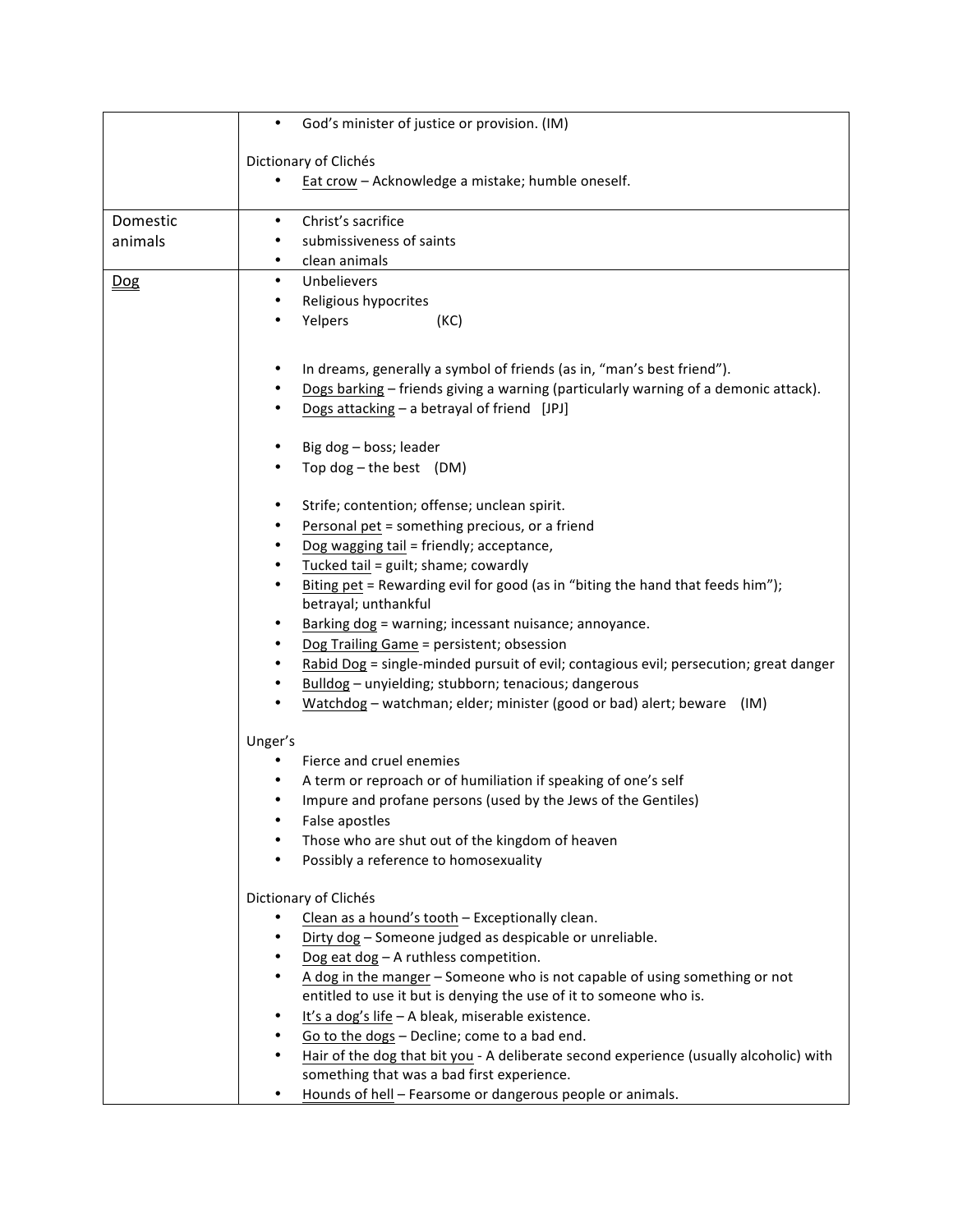|             | In the doghouse - In someone's (often a spouse's) bad graces; being punished,<br>$\bullet$                                   |
|-------------|------------------------------------------------------------------------------------------------------------------------------|
|             | usually by silence or scorn.<br>Let loose (slip) the dogs of war - Show no more restraint; start an action in a<br>$\bullet$ |
|             | situation that has been building up to a crisis.                                                                             |
|             | Let sleeping dogs lie - Leave well enough alone; don't stir up a potentially<br>$\bullet$<br>troublesome affair.             |
|             | Man bites dog - News.<br>$\bullet$                                                                                           |
|             | Puppy love - A childish infatuation.<br>$\bullet$                                                                            |
|             | Put on the dog - To put on airs or dress flashily.<br>$\bullet$                                                              |
|             | Run with the hare, hunt with the hounds - Try to stay in favor with both sides at the<br>$\bullet$                           |
|             | same time; play a double game.                                                                                               |
|             | Sick as a dog - Miserable; really laid low.<br>$\bullet$                                                                     |
|             | You can't teach an old dog new tricks - Old people or people with long experience in<br>$\bullet$                            |
|             | a task find it difficult to learn new ways.                                                                                  |
| Donkey /    | Obnoxious<br>$\bullet$                                                                                                       |
| Ass         | Self-willed<br>$\bullet$                                                                                                     |
|             | Stubborn<br>$\bullet$                                                                                                        |
|             | Unyielding<br>٠                                                                                                              |
|             | Tenacious<br>٠                                                                                                               |
|             | Braying = bragging (see Mule) $(IM)$<br>$\bullet$                                                                            |
|             | Burden bearer<br>$\bullet$                                                                                                   |
|             | Slavery / bondage (DM)<br>$\bullet$                                                                                          |
|             |                                                                                                                              |
|             | Dictionary of Clichés                                                                                                        |
|             | Donkey's years - A long time.                                                                                                |
|             |                                                                                                                              |
|             | Patience, Endurance, Fortitude, Strength, Stubbornness, Burden-bearer, mean or<br>$\bullet$                                  |
|             | stupid person                                                                                                                |
|             |                                                                                                                              |
| Dove        | Symbol of the Holy Spirit. (KC)<br>$\bullet$                                                                                 |
|             | A sweetheart or loving mate                                                                                                  |
|             | A gentle, loving person (dictionary.com)                                                                                     |
|             |                                                                                                                              |
| Dragon      | Symbol of Satan, the monster (KC)<br>$\bullet$                                                                               |
|             |                                                                                                                              |
|             | Unger's                                                                                                                      |
|             | Satan                                                                                                                        |
|             | Sin                                                                                                                          |
|             | Idolatry                                                                                                                     |
|             |                                                                                                                              |
|             | Symbol of city of London (dm)<br>٠                                                                                           |
| <b>Duck</b> | Unclean animal<br>$\bullet$                                                                                                  |
|             | False (quack) (JPJ)                                                                                                          |
|             |                                                                                                                              |
|             | Move out of the way of harm<br>٠                                                                                             |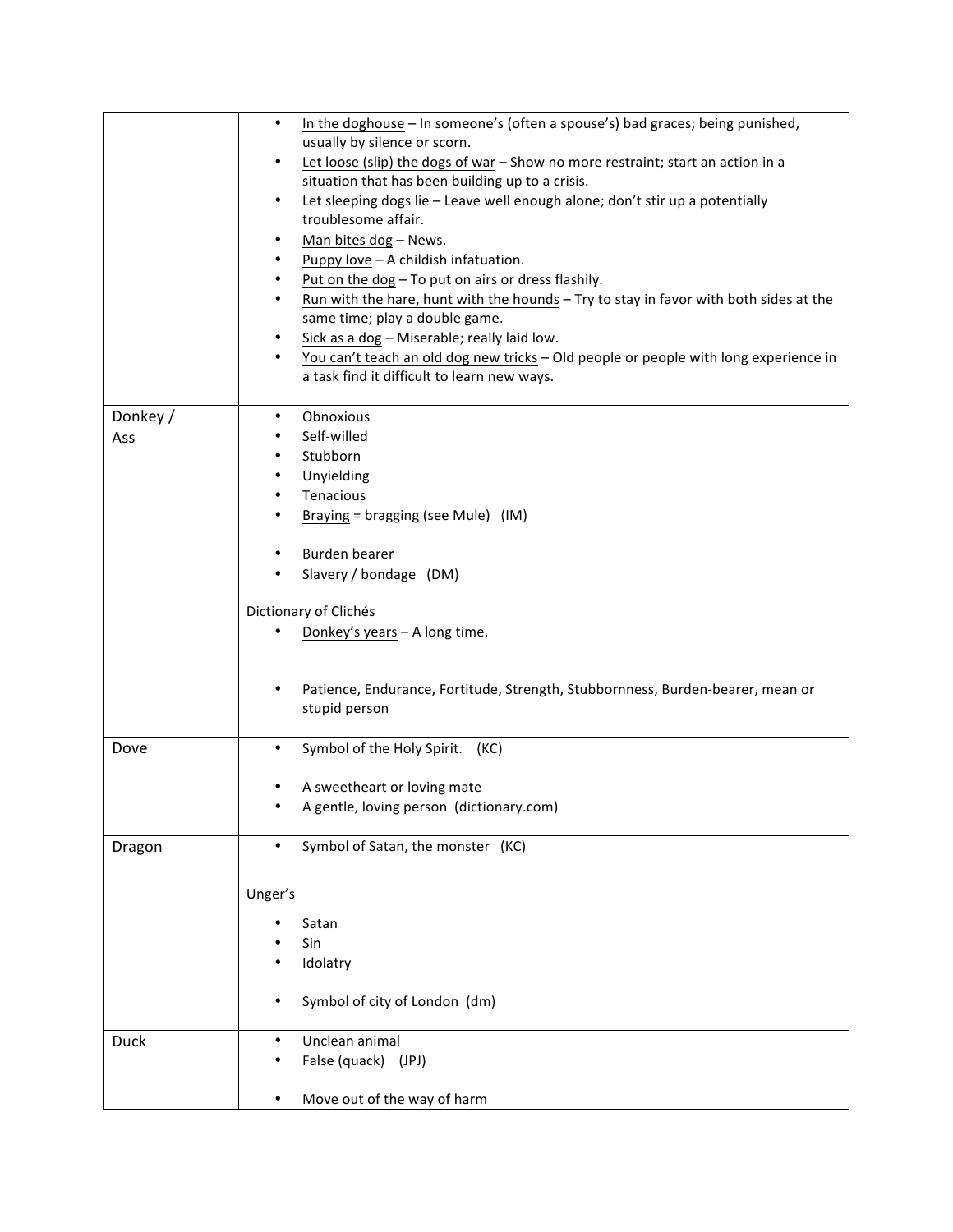|          | Avoid responsibility (DM)<br>$\bullet$                                                    |
|----------|-------------------------------------------------------------------------------------------|
|          | Dictionary of Clichés                                                                     |
|          | Duck soup - An easy task.                                                                 |
|          | Lame duck - An officeholder whose term is expiring and who is not running or<br>$\bullet$ |
|          | cannot run for reelection; particularly one whose successor has already been              |
|          | elected.                                                                                  |
|          | Strange duck - An odd person.<br>٠                                                        |
|          | Sitting duck - An easy mark or target.<br>$\bullet$                                       |
|          | Ugly duckling - An unpromising child, project or idea that turns out well.                |
| Eel      | Slippery as an eel - Elusive; hard to hold                                                |
| Elephant | Memory<br>$\bullet$                                                                       |
|          | Past history<br>$\bullet$                                                                 |
|          | Large, but easily contained<br>$\bullet$                                                  |
|          | Doesn't know own strength<br>٠                                                            |
|          | Designed to attack your mind<br>$\bullet$                                                 |
|          | Demonic force<br>٠                                                                        |
|          | Humanism (JPJ)                                                                            |
|          |                                                                                           |
|          | Republican party (DM)<br>$\bullet$                                                        |
|          |                                                                                           |
|          | Dictionary of Clichés                                                                     |
|          | White elephant $-$ A possession that is more of a problem than a pleasure; a useless      |
|          | possession (perhaps quite valuable) that one cannot easily get rid of.                    |
| Falcon   | Hunter<br>$\bullet$                                                                       |
|          | (IM)<br>Minister<br>٠                                                                     |
| Feathers | Covering<br>$\bullet$                                                                     |
|          | Protection<br>(KC)<br>٠                                                                   |
|          | Confusion<br>٠                                                                            |
|          | Comfort (JPJ)                                                                             |
|          |                                                                                           |
|          | Cowardice                                                                                 |
|          | Bravery (DM)                                                                              |
|          |                                                                                           |
|          | Covering                                                                                  |
|          | Spirit                                                                                    |
|          | Weightless                                                                                |
|          | Wet feathers - offense (as in "madder than a wet hen")<br>(IM)                            |
|          |                                                                                           |
|          | Dictionary of Clichés                                                                     |
|          | Feather your nest - To provide for one's comfort, usually by laying up money or           |
|          | possessions.                                                                              |
|          | A feather in his cap - An honor; a recognition for an achievement; an achievement.<br>٠   |
| Fish     | Souls of men<br>(KC)<br>$\bullet$                                                         |
|          |                                                                                           |
|          | Spirit or soul;                                                                           |
|          | person (good or bad);                                                                     |
|          | a person's character or motive (as in "something sure smells fishy about him")            |
|          | <b>Holy Spirit</b>                                                                        |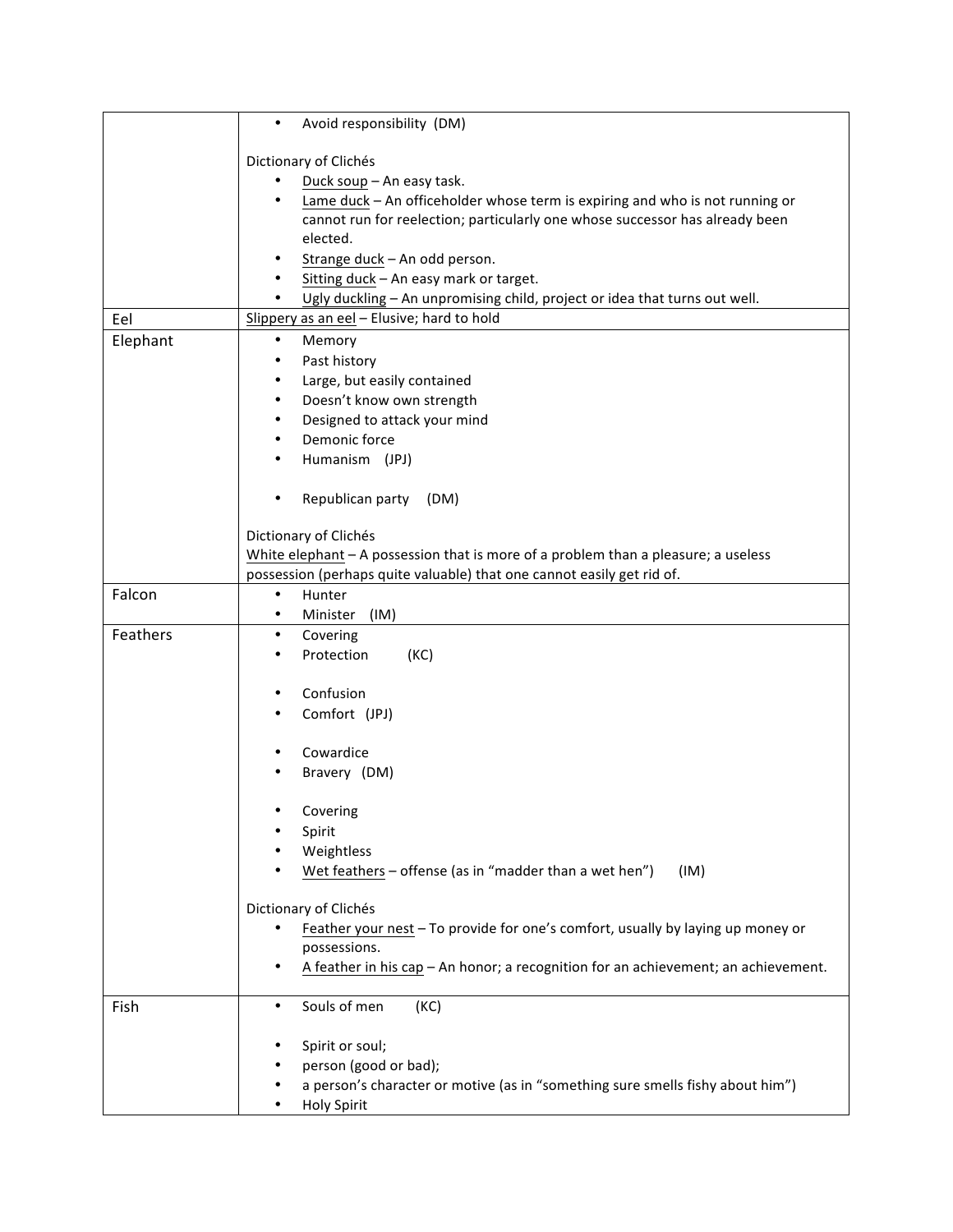|       | Unclean spirit<br>(IM)<br>$\bullet$                                                                                    |
|-------|------------------------------------------------------------------------------------------------------------------------|
|       | Unger's                                                                                                                |
|       | The inhabitants of Egypt (Ezekiel 29:4-5)                                                                              |
|       | The visible church (Matthew 13:48)<br>$\bullet$                                                                        |
|       | The defenseless people taken by the Chaldeans (Hab 1:14)<br>$\bullet$                                                  |
|       | The symbol of Christ in the early church<br>$\bullet$                                                                  |
|       | Dictionary of Clichés                                                                                                  |
|       | Dead as (Deader than) a mackerel - Out of it; finished.                                                                |
|       | A fine kettle of fish - A mess; something gone wrong.<br>٠                                                             |
|       | A fish out of water - A person who is in an unfamiliar or uncomfortable setting; out<br>$\bullet$<br>of one's element. |
|       | To fish in troubled waters - To try to take advantage of someone who is perturbed<br>$\bullet$<br>or in difficulty.    |
|       | Fish or cut bait - Make a choice; stop procrastinating.<br>$\bullet$                                                   |
|       | Hook, line and sinker - Everything; all of it.<br>$\bullet$                                                            |
|       | Packed in like sardines - Jammed into a room or an enclosed space such as a bus.<br>$\bullet$                          |
|       | Red herring - Something used to disguise a trail or an event in order to throw<br>$\bullet$                            |
|       | searchers off the track; a diversionary issue.                                                                         |
|       | Smells fishy - Is suspect or of doubtful worth.<br>$\bullet$                                                           |
|       | Stewed to the gills - Very drunk.<br>$\bullet$                                                                         |
| Flea  | Insignificant<br>$\bullet$                                                                                             |
|       | Nuisance / Irritant<br>$\bullet$                                                                                       |
|       | Elusive<br>(IM)                                                                                                        |
|       |                                                                                                                        |
|       | Run away (as in "flee") (DM)<br>٠                                                                                      |
| Flies | Evil spirits<br>$\bullet$                                                                                              |
|       | Filth of Satan's kingdom<br>$\bullet$                                                                                  |
|       | Beelzebub - "Lord of flies."<br>$\bullet$<br>(KC)                                                                      |
|       | Dictionary of Clichés                                                                                                  |
|       | You can catch more flies with honey than with vinegar - You're more likely to get                                      |
|       | what you want by being pleasant than by being harsh.                                                                   |
|       | No flies on me - I'm alert; I'm functioning vigorously; I'm taking advantage of my                                     |
|       | opportunities.                                                                                                         |
|       |                                                                                                                        |
| Flock | People of God<br>(KC)<br>$\bullet$                                                                                     |
|       | Congregation<br>(DM)                                                                                                   |
|       | Israel as a nation in covenant relation to Jehovah<br>$\bullet$                                                        |
|       | The New Testament Church (Unger's)<br>٠                                                                                |
| Fox   | Symbol of cunning, evil men.<br>$\bullet$                                                                              |
|       | A burrower.<br>(KC)                                                                                                    |
|       |                                                                                                                        |
|       | Subtlety                                                                                                               |
|       | Deception                                                                                                              |
|       | Cunning                                                                                                                |
|       | a con man                                                                                                              |
|       | false prophet                                                                                                          |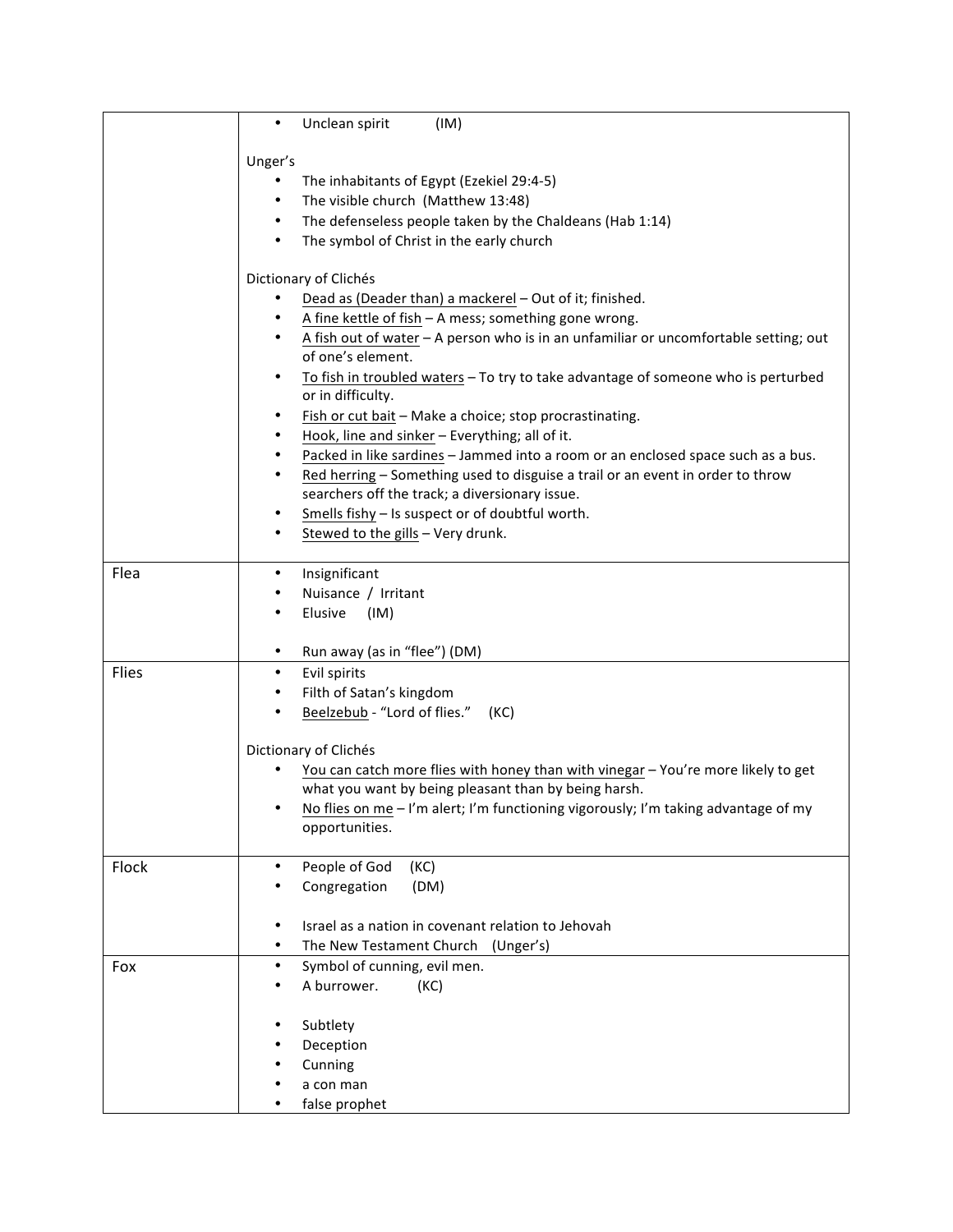|       | wicked leader<br>$\bullet$<br>hidden sin<br>(IM)                                                                                                                                                                                                                                                                         |
|-------|--------------------------------------------------------------------------------------------------------------------------------------------------------------------------------------------------------------------------------------------------------------------------------------------------------------------------|
|       |                                                                                                                                                                                                                                                                                                                          |
|       | Unger's                                                                                                                                                                                                                                                                                                                  |
|       | The proverbially cunning character of the fox is alluded to in Scripture, as in Ezekiel<br>13:4 where the prophets of Israel are said to be like foxes (NIV "jackals") among<br>ruins; and in Luke 13:32, where our Lord calls Herod "that fox." The fox's fondness<br>for grapes is alluded to in Song of Solomon 2:15. |
|       | Dictionary of Clichés                                                                                                                                                                                                                                                                                                    |
|       | Crazy (Dumb, Sly) like a fox - Smart and resourceful.                                                                                                                                                                                                                                                                    |
| Frog  | Demons<br>$\bullet$                                                                                                                                                                                                                                                                                                      |
|       | Unclean spirits (KC)<br>٠                                                                                                                                                                                                                                                                                                |
|       | Spirit of sexual lust<br>$\bullet$                                                                                                                                                                                                                                                                                       |
|       | Counterfeit of conscience<br>$\bullet$                                                                                                                                                                                                                                                                                   |
|       | Comes between you and another person (JPJ)<br>$\bullet$                                                                                                                                                                                                                                                                  |
|       | ٠                                                                                                                                                                                                                                                                                                                        |
|       | Spirit<br>Demon                                                                                                                                                                                                                                                                                                          |
|       | Witchcraft                                                                                                                                                                                                                                                                                                               |
|       | Curse                                                                                                                                                                                                                                                                                                                    |
|       | Evil words                                                                                                                                                                                                                                                                                                               |
|       | Puffed up<br>(IM)<br>٠                                                                                                                                                                                                                                                                                                   |
| Gnat  | A small, seemingly insignificant thing<br>$\bullet$                                                                                                                                                                                                                                                                      |
|       | An annoyance (DM)                                                                                                                                                                                                                                                                                                        |
|       | Dictionary of Clichés                                                                                                                                                                                                                                                                                                    |
|       | Strain at a gnat and swallow a camel - Fret over small wrongs but commit or accept                                                                                                                                                                                                                                       |
|       | big ones. (Matthew 23:24) In some versions it has been "strain out," suggesting that                                                                                                                                                                                                                                     |
|       | the original reference was to straining small impurities from wine or water but                                                                                                                                                                                                                                          |
|       | ignoring or accepting big ones.                                                                                                                                                                                                                                                                                          |
| Goat  | Sin                                                                                                                                                                                                                                                                                                                      |
|       | Sinners                                                                                                                                                                                                                                                                                                                  |
|       | sin-offering<br>٠                                                                                                                                                                                                                                                                                                        |
|       | "Shaggy"<br>(KC)                                                                                                                                                                                                                                                                                                         |
|       | Sinner; unbelief<br>$\bullet$                                                                                                                                                                                                                                                                                            |
|       | Stubborn, unyielding                                                                                                                                                                                                                                                                                                     |
|       | Strife; argumentative, negative person<br>$\bullet$                                                                                                                                                                                                                                                                      |
|       | scapegoat (blamed for other's wrongdoings)<br>(IM)                                                                                                                                                                                                                                                                       |
|       | Dictionary of Clichés                                                                                                                                                                                                                                                                                                    |
|       | Gets my goat - Annoys severely.                                                                                                                                                                                                                                                                                          |
|       | Separate the sheep from the goats - Distinguish one thing from another and<br>$\bullet$                                                                                                                                                                                                                                  |
|       | segregate them. (Matthew 25:31-34)                                                                                                                                                                                                                                                                                       |
| Goose | Silly or stupid person (DM)<br>$\bullet$                                                                                                                                                                                                                                                                                 |
|       |                                                                                                                                                                                                                                                                                                                          |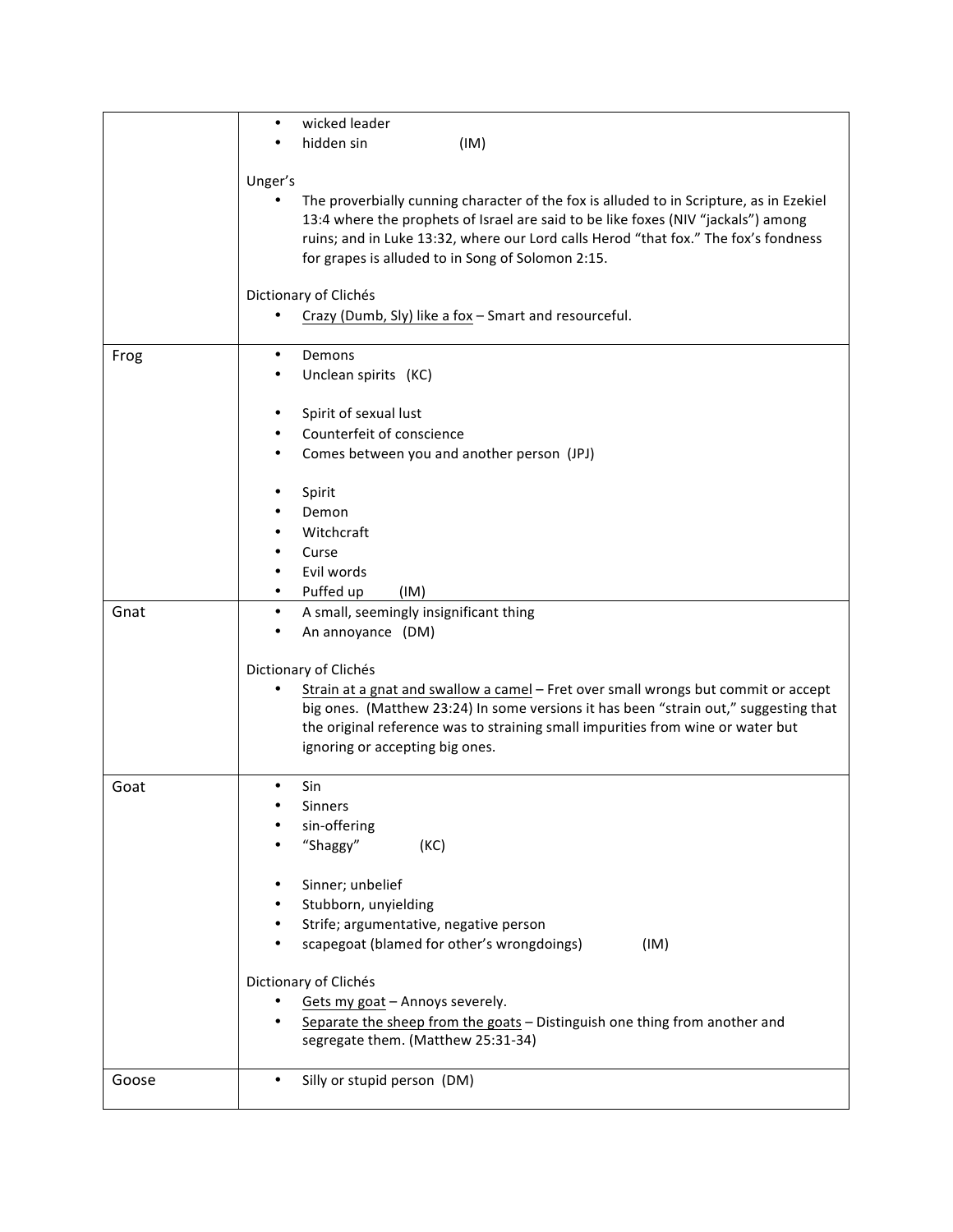|             | Dictionary of Clichés                                                                            |
|-------------|--------------------------------------------------------------------------------------------------|
|             | Cooked his goose - Did him in: spoiled his plans                                                 |
|             | Kill the goose that lays the golden eggs - Destroy (through greediness) a source of<br>٠         |
|             | money, or something else of value.                                                               |
|             | Sauce for the goose is sauce for the gander - What's good or fitting for one person<br>$\bullet$ |
|             | or situation is equally good for another.                                                        |
|             | Wild goose chase - A pointless quest; a harebrained scheme.<br>$\bullet$                         |
|             |                                                                                                  |
|             | Coverer<br>$\bullet$                                                                             |
| Gopher      | Pitch-wood<br>(JBJ)                                                                              |
|             | An errand boy or steward (DM)<br>٠                                                               |
|             |                                                                                                  |
| Grasshopper | Multitudes<br>$\bullet$                                                                          |
|             | Smallness of size<br>٠                                                                           |
|             | A locust<br>(KC)                                                                                 |
|             |                                                                                                  |
|             | Dictionary of Clichés                                                                            |
|             | Knee-high to a grasshopper - Short; young.<br>$\bullet$                                          |
|             |                                                                                                  |
| Hawk        | Symbol of uncleanness<br>$\bullet$                                                               |
|             | (KC)<br>scavenger                                                                                |
|             |                                                                                                  |
|             | Predator<br>٠                                                                                    |
|             | Sorcerer                                                                                         |
|             | evil spirit                                                                                      |
|             | a person who is for war.<br>$\bullet$                                                            |
|             | Falcon = hunter; minister (See Eagle) (IM)<br>٠                                                  |
| Hen         | Motherhood<br>$\bullet$                                                                          |
|             |                                                                                                  |
|             | One who gathers, protects (KC)                                                                   |
|             | Favor: grace (JBJ)                                                                               |
|             |                                                                                                  |
|             | Jesus (DM)<br>$\bullet$                                                                          |
|             |                                                                                                  |
| Herring     | Dictionary of Clichés                                                                            |
|             | Red herring - Something used to disguise a trail or an event in order to throw<br>$\bullet$      |
|             | searchers off the track; a diversionary issue.                                                   |
|             |                                                                                                  |
| Hog         | Uncleanness.<br>$\bullet$                                                                        |
|             | Ignorance                                                                                        |
|             | Hypocrisy                                                                                        |
|             | Unbeliever<br>(KC)                                                                               |
|             |                                                                                                  |
|             | Unclean                                                                                          |
|             | Selfish                                                                                          |
|             | Backslider                                                                                       |
|             | Unbeliever                                                                                       |
|             | Glutton                                                                                          |
|             | Fornicator                                                                                       |
|             | Hypocrite                                                                                        |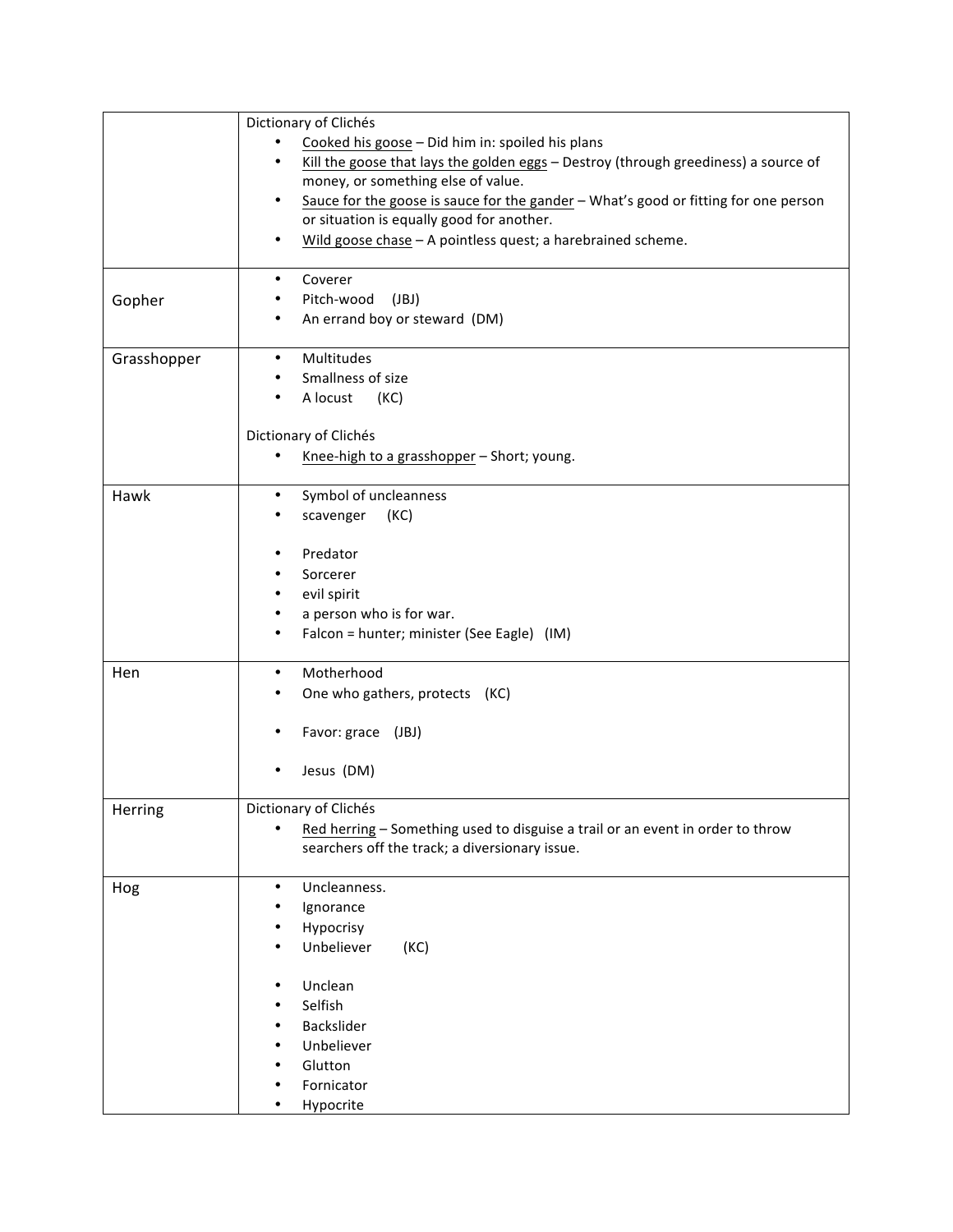|      | Idolater<br>٠                                                                                                                      |
|------|------------------------------------------------------------------------------------------------------------------------------------|
|      | Boar - persecutor; hostile to virtue; vicious; vengeful; danger<br>(IM)                                                            |
|      | Webster's                                                                                                                          |
|      | A pig; especially, a castrated boar or full-grown pig raised for its meat                                                          |
|      | A greedy, gluttonous, selfish, coarse, or filthy person                                                                            |
|      | To grab greedily; take all of or an unfair share of<br>$\bullet$                                                                   |
|      | Hog wild: high excited; without moderation or restraint<br>$\bullet$                                                               |
|      | To go whole hog: to go to the limit; to do or accept something fully<br>$\bullet$                                                  |
|      | Hogs head: a liquid measure, especially one equal to 63 gallons; a large barrel or                                                 |
|      | cask, especially one containing from 100 to 140 gallons                                                                            |
|      | Hog tie: to tie the four feet or the hands and feet of; to make incapable of effective<br>٠                                        |
|      | action, as if by tying up                                                                                                          |
|      | Hog wash: empty talk, writing, etc                                                                                                 |
|      | Dictionary of Clichés                                                                                                              |
|      | Go whole hog - Go all the way; stop at nothing.                                                                                    |
|      | Independent as a hog on ice - Self-assured, cocky.<br>$\bullet$                                                                    |
| Horn | Power<br>٠                                                                                                                         |
|      | Strength                                                                                                                           |
|      | Defense<br>(KC)                                                                                                                    |
|      | Authority<br>$\bullet$                                                                                                             |
|      | Power                                                                                                                              |
|      | Ability<br>٠                                                                                                                       |
|      | Kings<br>$\bullet$                                                                                                                 |
|      | Anointing (anointing oil was carried in a horn) (IM)                                                                               |
|      | Unger's                                                                                                                            |
|      | Strength                                                                                                                           |
|      | Honor                                                                                                                              |
|      | Budding or sprouting of horns - commencement of revival or a nation or power                                                       |
|      | Raising up of horn - arrogance and also of glory                                                                                   |
|      | Exalting - increase of power and glory                                                                                             |
|      | Pushing with - conquests                                                                                                           |
|      | Bringing down - degradation                                                                                                        |
|      | Cutting off - destruction of power                                                                                                 |
|      | Webster's                                                                                                                          |
|      | In the Bible, a symbol of strength, glory, honor or power                                                                          |
|      | On the horns of a dilemma: having to make a choice between two things, both<br>٠                                                   |
|      | usually unpleasant                                                                                                                 |
|      | To blow one's own horn: to praise oneself; to boast<br>$\bullet$                                                                   |
|      | To pull (or draw) in one's horns: to hold oneself back; restrain one's impulses,<br>$\bullet$<br>efforts, etc. to withdraw; recant |
|      | Dictionary of Clichés                                                                                                              |
|      | On the horns of a dilemma - Faced with a difficult choice in which each of the                                                     |
|      | alternatives is unsatisfactory.                                                                                                    |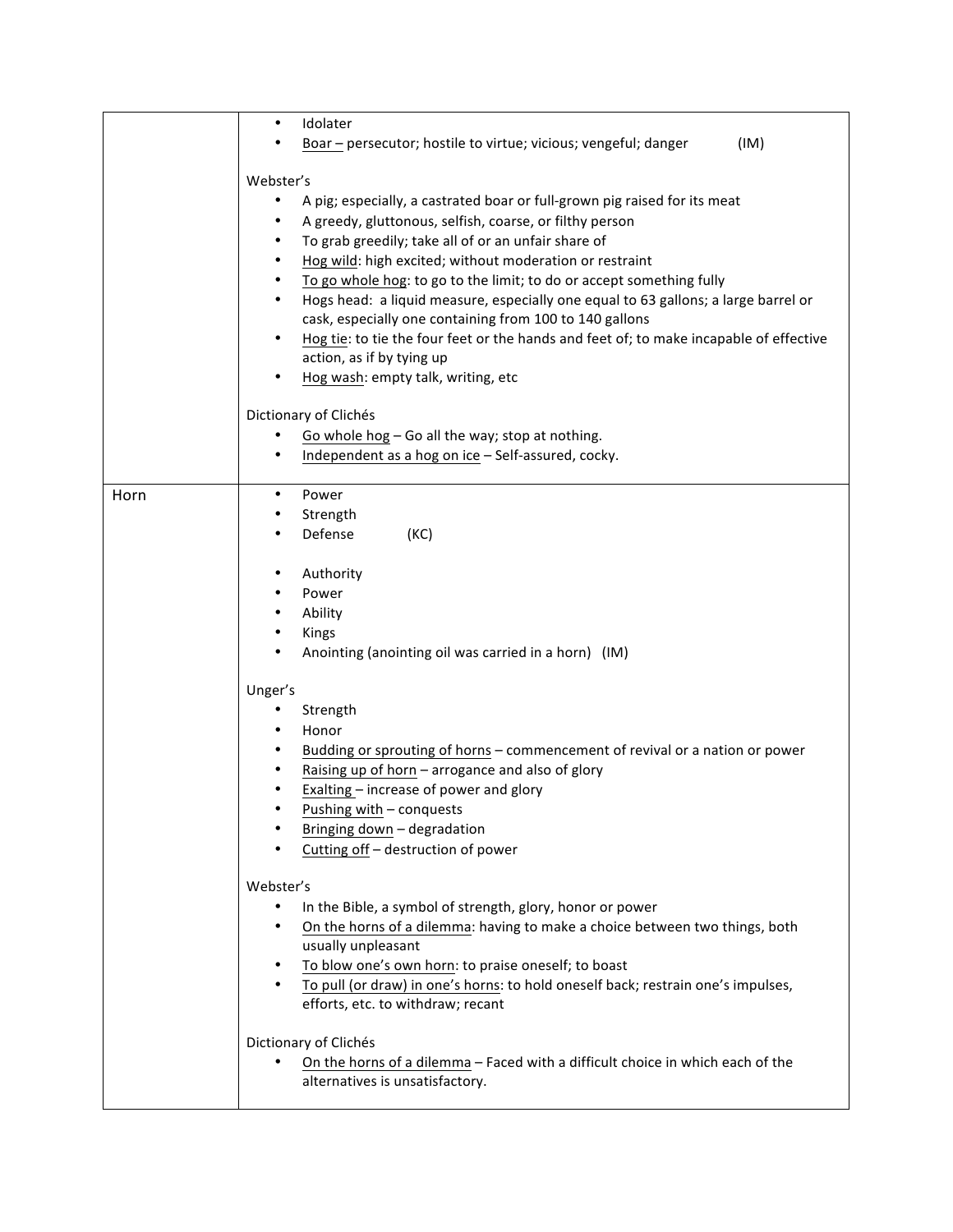| Hornet | High demonic power<br>(JPI)<br>٠                                                                                                                                            |
|--------|-----------------------------------------------------------------------------------------------------------------------------------------------------------------------------|
|        |                                                                                                                                                                             |
|        | Affliction<br>٠                                                                                                                                                             |
|        | Stinging, biting words<br>٠                                                                                                                                                 |
|        | Slander<br>٠                                                                                                                                                                |
|        | Strife<br>٠                                                                                                                                                                 |
|        | Curse (because of sin)<br>٠                                                                                                                                                 |
|        | Persecution<br>٠                                                                                                                                                            |
|        | Trouble<br>٠                                                                                                                                                                |
|        | Offense<br>٠                                                                                                                                                                |
|        | Demon spirits<br>(IM)<br>٠                                                                                                                                                  |
|        | Dictionary of Clichés                                                                                                                                                       |
|        | Stir up a hornet's nest - Provoke (usually unintentionally) an angry reaction; let<br>$\bullet$                                                                             |
|        | oneself in for trouble; run into opposition.                                                                                                                                |
| Horse  | Symbol of power, strength, conquest (KC)<br>$\bullet$                                                                                                                       |
|        |                                                                                                                                                                             |
|        | Power and authority (color of horse is important)<br>(JPI)<br>٠                                                                                                             |
|        | Flesh (as in "the works of the flesh")<br>٠                                                                                                                                 |
|        | The work of God's Spirit through man<br>٠                                                                                                                                   |
|        | Spiritual warfare<br>٠                                                                                                                                                      |
|        | One week (or another specific period of time)<br>٠                                                                                                                          |
|        | $\bullet$<br>Age                                                                                                                                                            |
|        | Strength<br>٠                                                                                                                                                               |
|        | Horse's Rider - nature of time or work: anxious; happy; confident<br>٠                                                                                                      |
|        | Front half of horse - first part of time or work: beginning; ready.<br>٠                                                                                                    |
|        | Back half of horse - Last part of time or work: end; also, an offensive or obnoxious<br>$\bullet$                                                                           |
|        | person                                                                                                                                                                      |
|        | Black horse - Famine: bad times; evil<br>٠                                                                                                                                  |
|        | Red horse - persecution; anger; danger; opposition<br>٠                                                                                                                     |
|        | Kicking/lifting heel - threatening; betrayal; rebellion; persecution<br>٠                                                                                                   |
|        | Quarter horse - strong; good times; fast; agility; success<br>(IM)                                                                                                          |
|        |                                                                                                                                                                             |
|        | Unger's<br>Symbol of war                                                                                                                                                    |
|        | War horse rushing into battle - impetuosity of the wicked in sin                                                                                                            |
|        | Red horse - war                                                                                                                                                             |
|        | Black horse - pestilence<br>$\bullet$                                                                                                                                       |
|        | Dappled horse - famine                                                                                                                                                      |
|        | White horse - glorious victories of the ministers of the divine judgment.                                                                                                   |
|        |                                                                                                                                                                             |
|        | <b>ISBE</b>                                                                                                                                                                 |
|        | Horses of the sun - (II Kings 23:11) In connection with the sun-worship practiced by<br>$\bullet$                                                                           |
|        | idolatrous kings in the temple at Jerusalem (II Kings 23:5; Ezekiel 8:16), horses                                                                                           |
|        | dedicated to the sun, with chariots, had been placed at the entrance of the sacred<br>edifice. These Josiah, in his great reformation, "took away," and burned the chariots |
|        | with fire. Horses sacred to the sun were common among oriental peoples.                                                                                                     |
|        |                                                                                                                                                                             |
|        | Webster's                                                                                                                                                                   |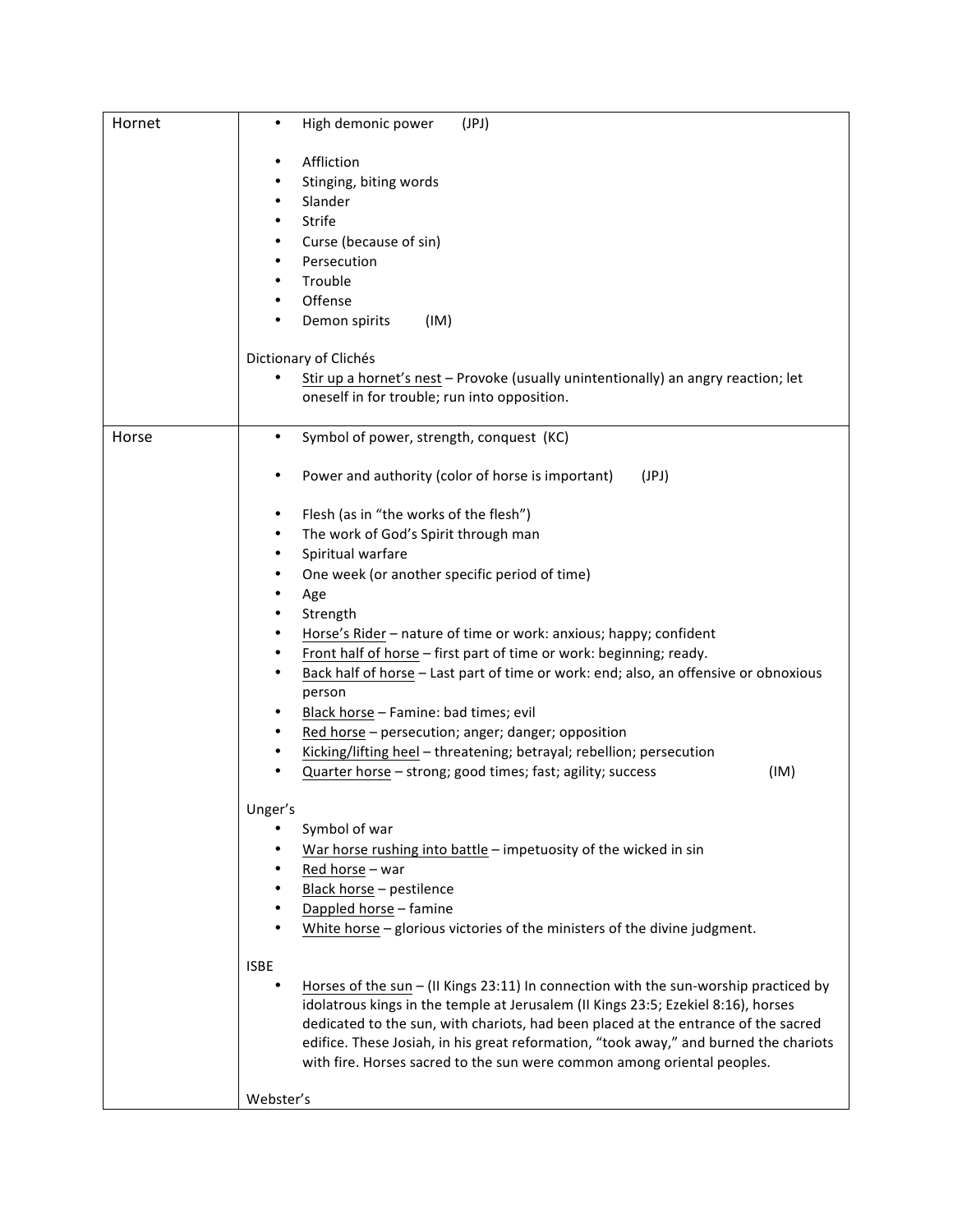|          | Horse of another (or different) color: an entirely different matter<br>$\bullet$                                     |
|----------|----------------------------------------------------------------------------------------------------------------------|
|          | To back the wrong horse: to uphold the losing side<br>$\bullet$                                                      |
|          | To be on one's high horse: to speak or act in an overbearing or haughty manner<br>$\bullet$                          |
|          | To hold one's horses: to curb one's impatience<br>$\bullet$                                                          |
|          | To look a gift horse in the mouth: to receive a gift or favor in a critical or exacting<br>$\bullet$                 |
|          | spirit                                                                                                               |
|          | To put the cart before the horse: to make a mistake by inverting facts or ideas<br>$\bullet$                         |
|          | logically dependent                                                                                                  |
|          | <b>Winged horse: Pegasus</b><br>$\bullet$                                                                            |
|          | Horse play: rough, boisterous fun<br>$\bullet$                                                                       |
|          | Dictionary of Clichés                                                                                                |
|          | Beat a dead horse - Do something futile; belabor an issue that is no longer of                                       |
|          | interest.                                                                                                            |
|          | Get (Put) the cart before the horse - to do things in an illogical order; to have one's<br>$\bullet$                 |
|          | priorities awry.                                                                                                     |
|          | Dark horse - A contestant about whom little is known but who (perhaps because of<br>$\bullet$                        |
|          | good qualities that have been deliberately concealed) has a good chance to win.                                      |
|          | Don't look a gift horse in the mouth - Take what's given to you without examining it<br>$\bullet$<br>too critically. |
|          | Die in harness - Keep on working to the end.<br>$\bullet$                                                            |
|          | From the horse's mouth - The truth; the straight dope; something from an<br>$\bullet$                                |
|          | authoritative or believable source.                                                                                  |
|          | On a high horse - To act in a superior or arrogant way.<br>$\bullet$                                                 |
|          | Hold your horses - Take it easy; keep calm; don't do anything rash.<br>$\bullet$                                     |
|          | Horse sense - Common sense; shrewdness.<br>$\bullet$                                                                 |
|          | Horse of a different color - A topic or a plan that represents a change from what one<br>$\bullet$                   |
|          | thought was being talked about or considered.                                                                        |
|          | Mare's nest - An illusion or a disappointment.<br>$\bullet$                                                          |
|          | Stalking horse - A front for some scheme or maneuver; a means of causing an<br>$\bullet$                             |
|          | opponent to reveal his strategy. The literal origin is in the hunger, who, approaching                               |
|          | his quarry, would get off his horse and, using the horse as a blind, stalk step by step                              |
|          | until he got within shooting distance of the game.                                                                   |
|          | You can lead a horse to water but you can't make him drink - You can get only so far<br>$\bullet$                    |
|          | trying to persuade a stubborn or independent person to do something or to agree                                      |
|          | with a proposition.                                                                                                  |
| Kangaroo | To jump<br>$\bullet$                                                                                                 |
|          | Predisposition<br>٠                                                                                                  |
|          | Prejudiced (as in a kangaroo court) where the verdict is decided before the person is                                |
|          | even tried)                                                                                                          |
|          | To jump to a conclusion;<br>٠                                                                                        |
|          | Australia<br>(IM)                                                                                                    |
| Lamb     | Symbol of Christ our perfect sacrifice;<br>$\bullet$                                                                 |
|          | Passover Lamb<br>(KC)                                                                                                |
|          |                                                                                                                      |
|          | Dictionary of Clichés                                                                                                |
|          | Innocent as a lamb - Naïve; free of responsibility.                                                                  |
|          | On the lam - Fleeing (usually from the law).                                                                         |
|          |                                                                                                                      |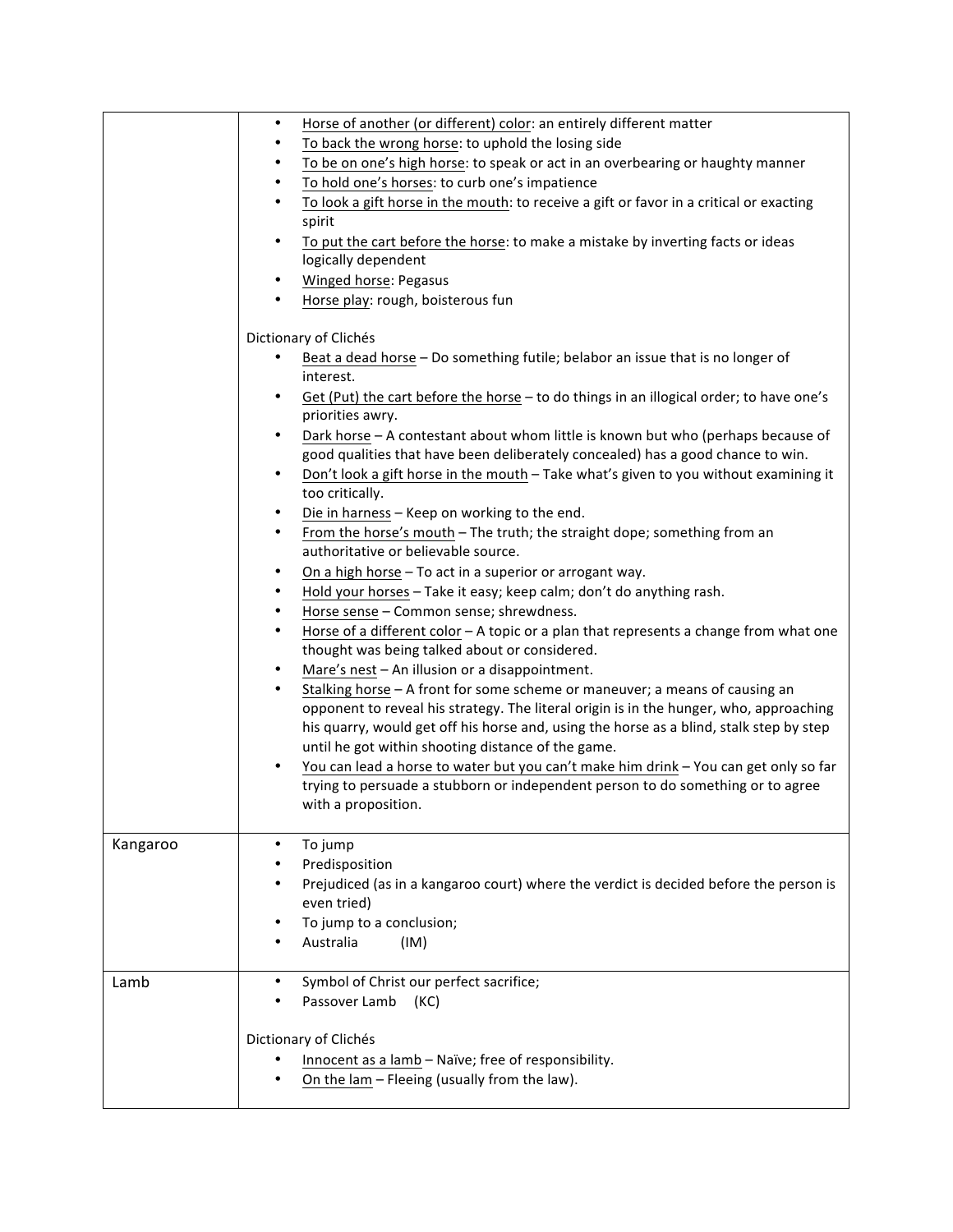| Leopard | Swiftness<br>$\bullet$                                                    |
|---------|---------------------------------------------------------------------------|
|         | Cruelty<br>٠                                                              |
|         | Vengeance<br>٠                                                            |
|         | Ferocity<br>$\bullet$                                                     |
|         | "Spotted one."<br>(KC)<br>$\bullet$                                       |
|         |                                                                           |
|         | Powerful<br>$\bullet$                                                     |
|         | Powerful leader (good or evil)<br>٠                                       |
|         | Predator<br>$\bullet$                                                     |
|         | Permanent<br>٠                                                            |
|         | Unchanging evil person<br>$\bullet$                                       |
|         | Danger<br>(IM)<br>٠                                                       |
|         |                                                                           |
|         | Unger's                                                                   |
|         | God in His judgments<br>٠                                                 |
|         | The Macedonian kingdom<br>$\bullet$                                       |
|         | The Antichrist<br>$\bullet$                                               |
|         | Tamed leopard - the wicked subdued by truth and grace<br>$\bullet$        |
|         |                                                                           |
|         | "Spotted" Christians who refuse to allow God to lean them up<br>$\bullet$ |
|         | Leopards are solitary creatures<br>(DM)<br>٠                              |
|         |                                                                           |
| Lice    | Conviction<br>$\bullet$                                                   |
|         | Shame<br>$\bullet$                                                        |
|         | Guilt<br>$\bullet$                                                        |
|         | Accusation<br>$\bullet$                                                   |
|         | Affliction<br>(IM)<br>٠                                                   |
|         |                                                                           |
| Lion    | Symbol of kingship<br>$\bullet$                                           |
|         | Royalty<br>٠                                                              |
|         | Courage<br>٠                                                              |
|         | Boldness of good and evil persons (KC)<br>$\bullet$                       |
|         |                                                                           |
|         | Power<br>٠                                                                |
|         | Intimidation                                                              |
|         | If coming against you - could be God moving against you (JPJ)             |
|         |                                                                           |
|         | Dominion<br>٠                                                             |
|         | Christ<br>٠                                                               |
|         | King<br>٠                                                                 |
|         | Regal<br>٠                                                                |
|         | Bold<br>$\bullet$                                                         |
|         | Power<br>٠                                                                |
|         | Satan<br>٠                                                                |
|         | religious tradition                                                       |
|         | destroying spirit<br>(IM)                                                 |
|         |                                                                           |
|         | Unger's                                                                   |
|         | Strength                                                                  |
|         | Courage                                                                   |
|         | Ferocity<br>٠                                                             |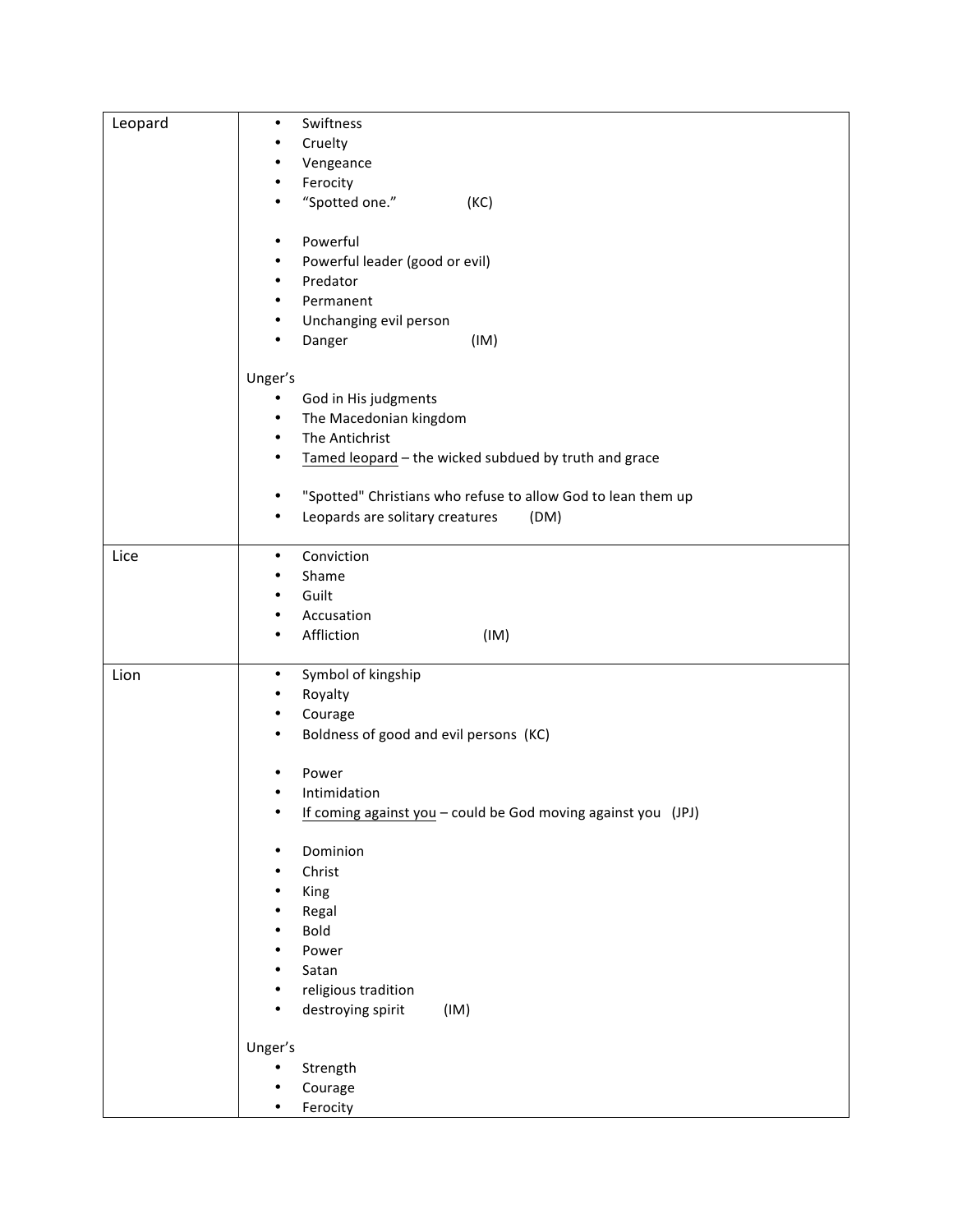|          | Israel<br>٠                                                                         |
|----------|-------------------------------------------------------------------------------------|
|          | Judah                                                                               |
|          | Christ                                                                              |
|          | God in protecting His people                                                        |
|          | Boldness of the righteous<br>٠                                                      |
|          | Brave men<br>٠                                                                      |
|          | Cruel and powerful enemies<br>٠                                                     |
|          | Persecutors<br>٠                                                                    |
|          | Satan                                                                               |
|          | Imaginary fears of the slothful                                                     |
|          | Tamed lion - the natural man subdued by grace                                       |
|          | Roaring lion - a king's wrath                                                       |
|          | Dictionary of Clichés                                                               |
|          | Lion's share - The greater part of an allotment.<br>$\bullet$                       |
| Lizard   | $\bullet$<br>Instinctive discernment and providence (Unger's)                       |
| Locust   | Symbol of destructive enemy powers<br>$\bullet$<br>(KC)                             |
|          |                                                                                     |
|          | The law (ate every green thing, i.e. life) (IM)<br>٠                                |
|          |                                                                                     |
|          | Unger's                                                                             |
|          | Destructive enemies<br>٠                                                            |
|          | Armed men                                                                           |
| Mackerel | Dictionary of Clichés                                                               |
|          | Dead as (Deader than) a mackerel - Out of it; finished.                             |
|          | ٠                                                                                   |
| Maggot   | Corruption<br>Filthiness of the flesh                                               |
|          | Evil<br>٠                                                                           |
|          | (IM)                                                                                |
| Mole     | <b>Blindness</b><br>$\bullet$                                                       |
|          | Spy                                                                                 |
|          | Underminer<br>(DM)                                                                  |
|          |                                                                                     |
|          | Dictionary of Clichés                                                               |
|          | Make a mountain out of a molehill - To turn a minor issue into a major one; to make |
|          | too much of a trifle.                                                               |
| Monkey   | An addiction or bad habit (monkey on the back)<br>$\bullet$                         |
|          | An imitator, mocker (monkey see, monkey do)                                         |
|          | To do or meddle in something without seriousness (monkey around)<br>٠               |
|          | A person held in low esteem by others (DM)<br>$\bullet$                             |
|          | Dictionary of Clichés                                                               |
|          | Monkey business - Foolish or mischievous activity.                                  |
|          | Throw a (monkey) wrench in the machinery (works) - Interfere with or sabotage a     |
|          | plan or an operation.                                                               |
| Moth     | $\bullet$                                                                           |
|          | Symbol of destruction<br>(KC)                                                       |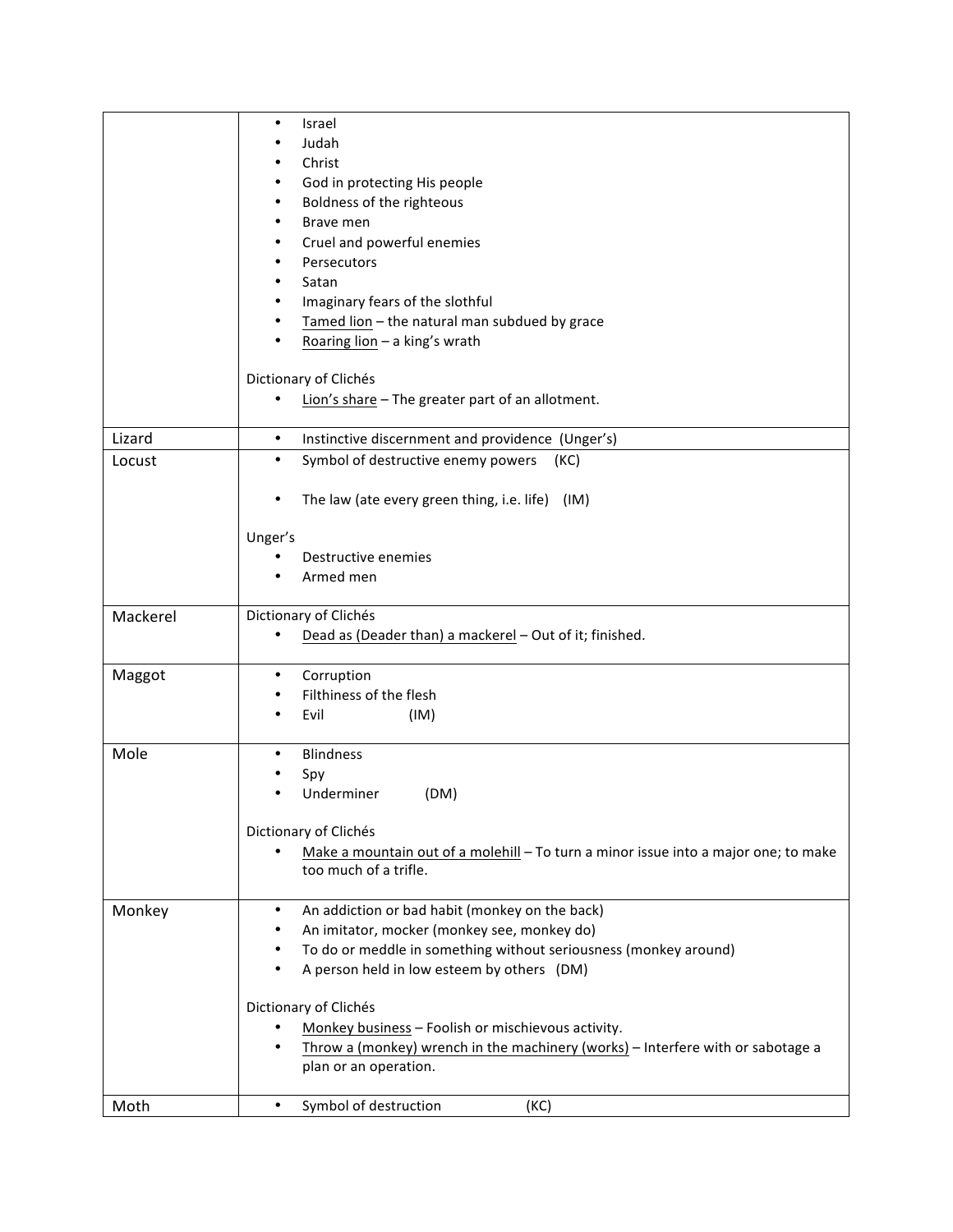|         | Deterioration (Note: a moth is an insect of darkness)<br>$\bullet$<br>Loss through deceit;<br>$\bullet$<br>Secret or undetected trouble;<br>$\bullet$<br>Corruption; chastisement<br>(IM)<br>$\bullet$<br>Dictionary of Clichés<br>Put in mothballs - Lay up a piece of equipment or a program; put in storage.<br>$\bullet$ |
|---------|------------------------------------------------------------------------------------------------------------------------------------------------------------------------------------------------------------------------------------------------------------------------------------------------------------------------------|
| Mouse   | Devourer<br>$\bullet$<br>Curse<br>Plague<br>٠<br>Timid<br>(IM)<br>Dictionary of Clichés                                                                                                                                                                                                                                      |
|         | Poor as a churchmouse - Genteel but hard up.<br>$\bullet$<br>Quiet as a mouse - A silent or retiring person<br>٠                                                                                                                                                                                                             |
| Mule    | Symbol of stubbornness (KC)<br>$\bullet$                                                                                                                                                                                                                                                                                     |
|         | Stubborn<br>$\bullet$<br>self-willed<br>$\bullet$<br>tenacious<br>$\bullet$<br>strong<br>٠<br>unbelief<br>(IM)                                                                                                                                                                                                               |
|         | Dictionary of Clichés<br>Stubborn as a mule - Ornery.<br>$\bullet$                                                                                                                                                                                                                                                           |
| Ox      | $\bullet$<br>Strength (DM)<br>Dictionary of Clichés<br>Whose ox is gored - One's viewpoint changes when it is his or her own interest that<br>is affected.                                                                                                                                                                   |
| Oyster  | Dictionary of Clichés<br>The world is my oyster - Things are going well; I have a lot of favorable<br>$\bullet$<br>opportunities.                                                                                                                                                                                            |
| Parrot  | Mimic; copy; mock; repeat<br>$\bullet$<br>(IM)                                                                                                                                                                                                                                                                               |
| Paw     | Symbol of unclean power<br>(KC)<br>$\bullet$                                                                                                                                                                                                                                                                                 |
| Pelican | Symbol of a lonely person<br>(KC)<br>$\bullet$                                                                                                                                                                                                                                                                               |
| Penguin | A nun<br>$\bullet$<br>A person who moves like a penguin<br>٠                                                                                                                                                                                                                                                                 |
| Pig     | Uncleanness.<br>$\bullet$<br>Ignorance<br>٠<br>Hypocrisy<br>Unbeliever<br>(KC)<br>$\bullet$                                                                                                                                                                                                                                  |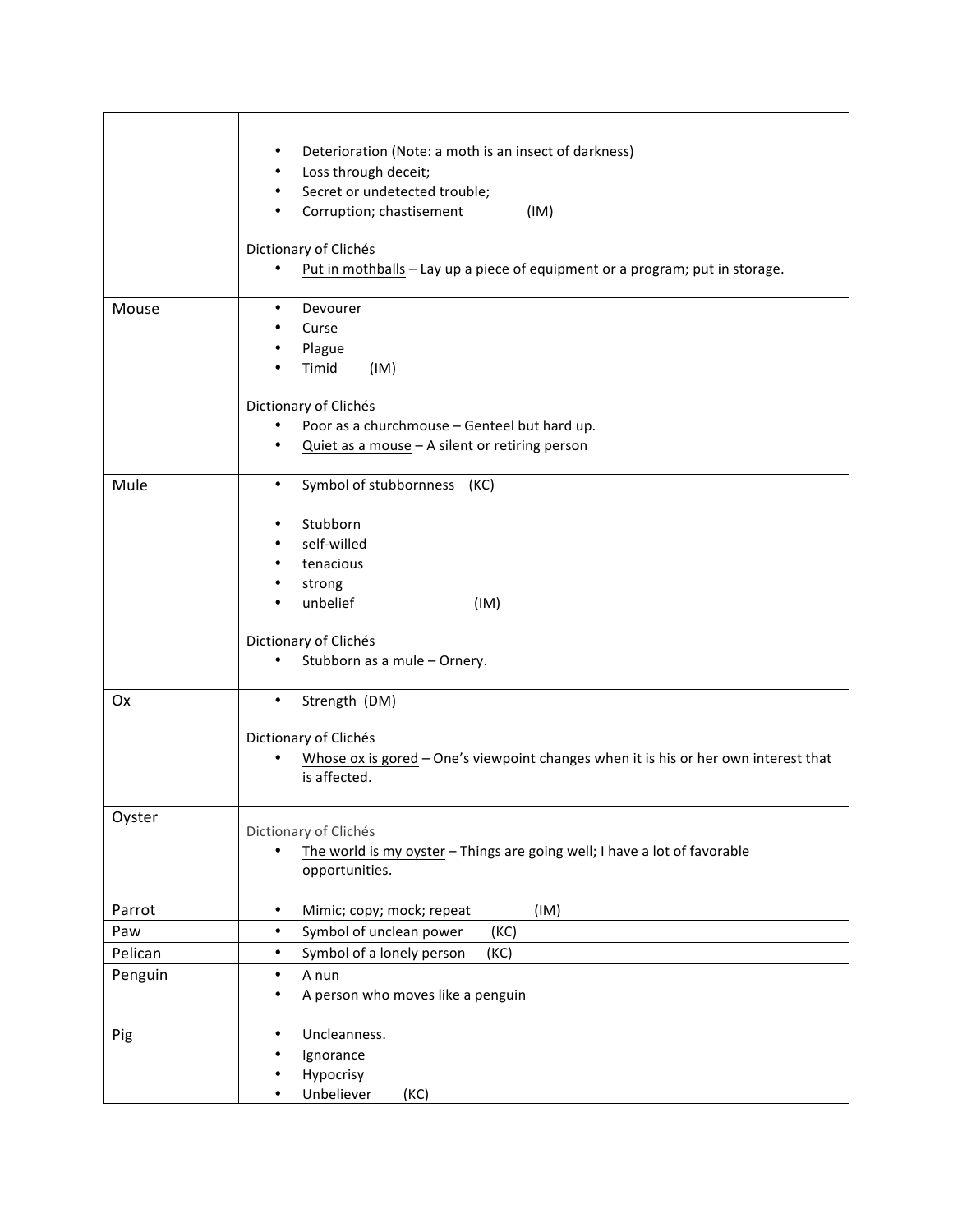|         | Carriers of demons (JPJ)                                                                                                       |
|---------|--------------------------------------------------------------------------------------------------------------------------------|
|         | Unclean<br>٠                                                                                                                   |
|         | Selfish                                                                                                                        |
|         | Backslider                                                                                                                     |
|         | Unbeliever                                                                                                                     |
|         | Glutton<br>Fornicator<br>٠                                                                                                     |
|         | Hypocrite<br>$\bullet$                                                                                                         |
|         | Idolater                                                                                                                       |
|         | Boar - persecutor; hostile to virtue; vicious; vengeful; danger<br>(IM)                                                        |
|         | Dictionary of Clichés                                                                                                          |
|         | Cast pearls before swine - Make a foolish or inappropriate gesture; offer something<br>$\bullet$                               |
|         | of value to someone who can't appreciate it.                                                                                   |
|         | In a pig's eye - Never; highly unlikely.<br>$\bullet$                                                                          |
|         | Buy a pig in a poke - To buy something (or accept an idea) without having seen it or<br>$\bullet$<br>being sure of what it is. |
|         | You can't make a silk purse out of a sow's ear - You have to have the right starting<br>$\bullet$                              |
|         | material to make something or generate a useful idea; you can't make something                                                 |
|         | good from inferior or inappropriate raw material.                                                                              |
| Pigeon  | Symbol of a mourner, sacrifice.<br>(KC)<br>٠                                                                                   |
|         | Victim of a swindle<br>(DM)                                                                                                    |
|         |                                                                                                                                |
| Piranha | $\bullet$<br>(JPI)<br>People talking against you                                                                               |
| Possum  | Dictionary of Clichés                                                                                                          |
|         | Play possum - Feign innocence or unawareness.                                                                                  |
| Rabbit  | Satan<br>٠                                                                                                                     |
|         | evil hosts<br>uncleanness                                                                                                      |
|         | (KC)                                                                                                                           |
|         | Sexual torment (JPJ)<br>٠                                                                                                      |
|         | Increase: fast growth;                                                                                                         |
|         | multiplication (good or evil increase)<br>(IM)<br>٠                                                                            |
|         |                                                                                                                                |
|         | Dictionary of Clichés                                                                                                          |
|         | Pull a rabbit out of the hat - Accomplish something unexpected; find a solution for a<br>$\bullet$                             |
|         | difficulty that seemed insurmountable.                                                                                         |
|         |                                                                                                                                |
|         | Run with the hare, hunt with the hounds - Try to stay in favor with both sides at the<br>٠                                     |
|         | same time; play a double game.                                                                                                 |
|         |                                                                                                                                |
| Raccoon | Mischief<br>$\bullet$                                                                                                          |
|         | Night raider                                                                                                                   |
|         | Rascal<br>٠                                                                                                                    |
|         | Thief / Bandit<br>٠                                                                                                            |
|         | Deceitful;<br>Obsession with or excessive Cleanliness<br>(IM)                                                                  |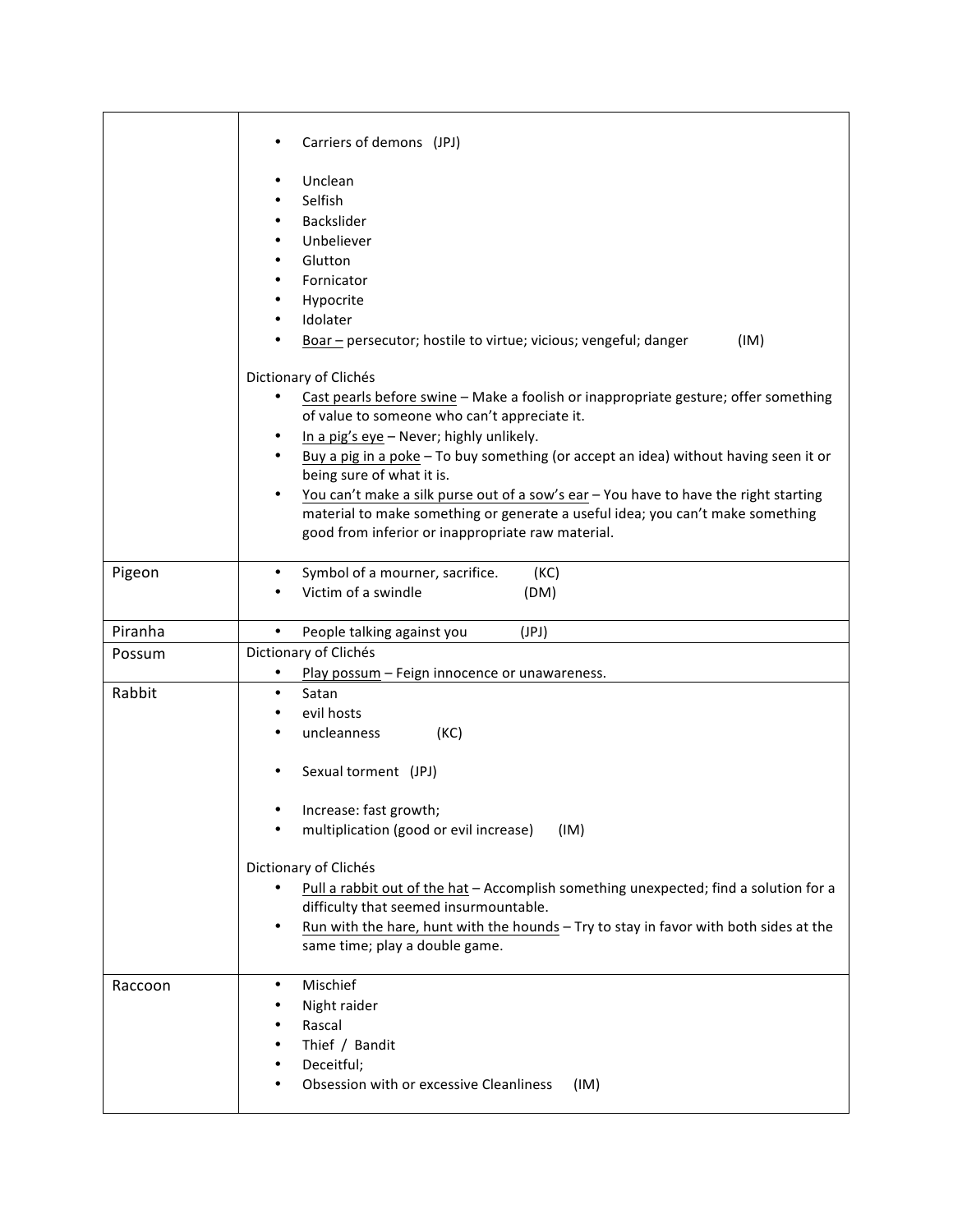|            | Dictionary of Clichés                                                                        |
|------------|----------------------------------------------------------------------------------------------|
|            | Coon's $age - A long time$                                                                   |
|            |                                                                                              |
| Ram        | Symbol of substitution, sacrifice.<br>(KC)<br>$\bullet$                                      |
| Rat        | Unclean (feed off garbage)<br>$\bullet$                                                      |
|            | Nocturnal<br>(JPI)<br>٠                                                                      |
|            | Unclean<br>٠                                                                                 |
|            | Wicked person<br>٠                                                                           |
|            | Jerk<br>٠                                                                                    |
|            | Devourer                                                                                     |
|            | Plague (curse because of sin)<br>٠                                                           |
|            | Betrayer<br>(IM)                                                                             |
|            | Dictionary of Clichés                                                                        |
|            | Rat race $-$ A tough job; a situation in which one is struggling to stay ahead of one's      |
|            | competitors.                                                                                 |
|            | Rats abandon a sinking ship - A failing enterprise (often bearing the connotation that<br>٠  |
|            | it is scurrilous to leave, even if it is failing).                                           |
|            | Smell a rat - Have suspicions about something; suspect that something is wrong.<br>$\bullet$ |
| Raven      | Evil<br>$\bullet$                                                                            |
|            | Satan going to and fro.                                                                      |
|            | "Darkened, dusky"<br>(KC)                                                                    |
|            |                                                                                              |
|            | Soul (JPJ)                                                                                   |
|            | Webster's                                                                                    |
|            | Very black or lustrous<br>٠                                                                  |
|            | To devour with great eagerness; to eat with voracity<br>$\bullet$                            |
|            | To obtain or capture by violence; to seize forcibly<br>$\bullet$                             |
|            | To prowl hungrily; to search for pretty or plunder<br>٠                                      |
| Rhinoceros | Critical and harsh (JPJ)<br>$\bullet$                                                        |
| Roaches    | Infestation<br>$\bullet$                                                                     |
|            | Unclean spirits                                                                              |
|            | Uncleanness                                                                                  |
|            | Hidden sin<br>(IM)                                                                           |
| Rooster    | Warning<br>$\bullet$                                                                         |
|            | Reminder (KC)                                                                                |
|            |                                                                                              |
|            | Dictionary of Clichés<br>$\bullet$                                                           |
|            | Rule the roost - Dominate; be in charge.                                                     |
| Salmon     | Image: resemblance (Psalm 68:14)<br>$\bullet$                                                |
|            | Raiment: a garment (Ruth 4:20)                                                               |
|            | Clothing<br>(JBJ)<br>٠                                                                       |
| Scorpion   | Evil spirits<br>$\bullet$                                                                    |
|            | Evil men<br>$\bullet$                                                                        |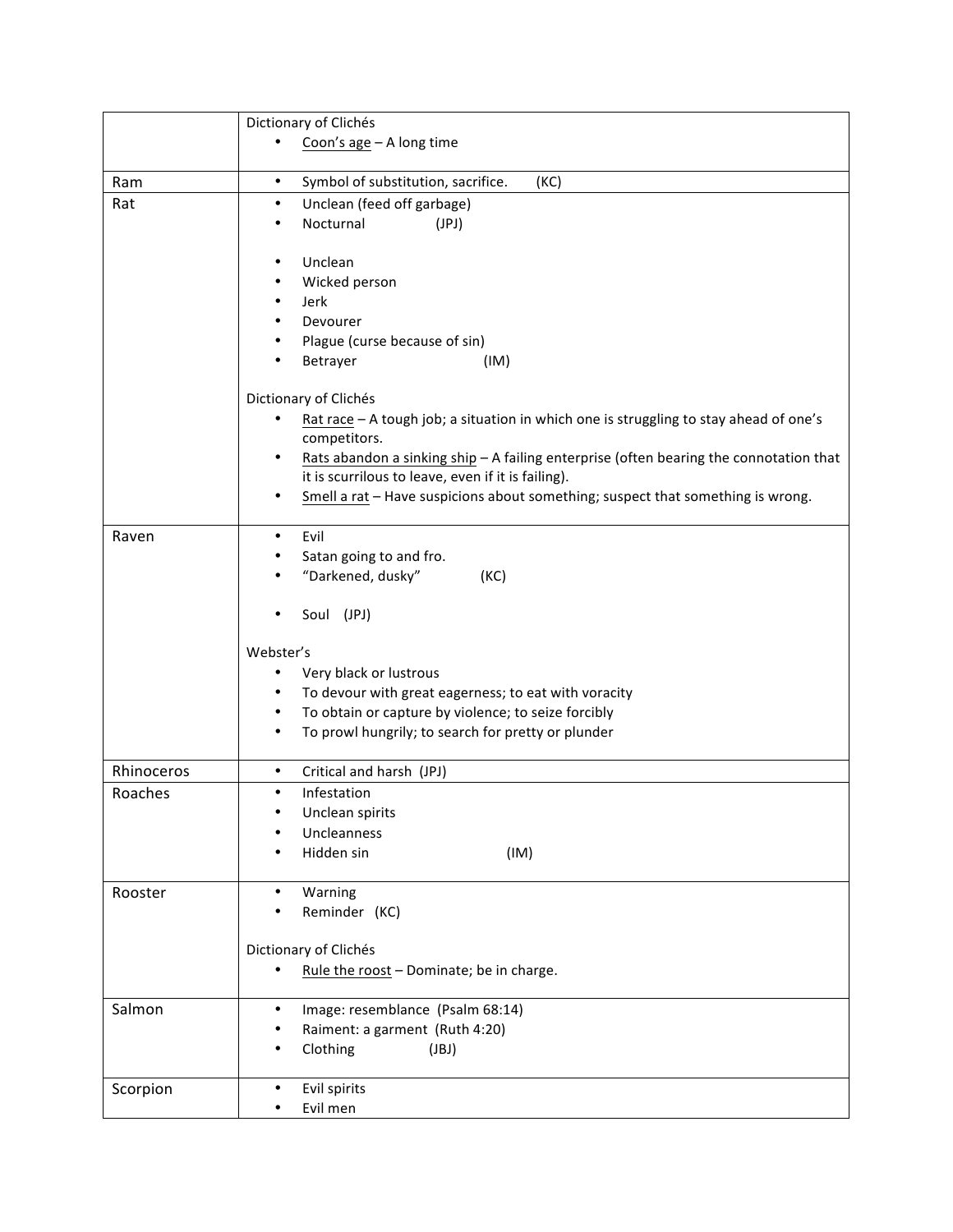|                | That which stings, brings pain. (KC)<br>$\bullet$                                                                |
|----------------|------------------------------------------------------------------------------------------------------------------|
|                | Witchcraft<br>٠                                                                                                  |
|                | Someone wanting to kill you (JPJ)                                                                                |
|                |                                                                                                                  |
|                | Sin nature<br>٠                                                                                                  |
|                | Lust of the flesh<br>٠                                                                                           |
|                | Temptation<br>٠                                                                                                  |
|                | Deception<br>٠<br>Accusation<br>٠                                                                                |
|                | Destruction                                                                                                      |
|                | (IM)<br>Danger<br>٠                                                                                              |
|                |                                                                                                                  |
| Shark          | Vicious or malicious activity by people you know (JPJ)<br>$\bullet$                                              |
| Sheep          | God's people<br>$\bullet$                                                                                        |
|                | Israel or the Church (KC)<br>٠                                                                                   |
|                | Innocent<br>٠                                                                                                    |
|                | Saints                                                                                                           |
|                | Unsaved persons<br>(IM)                                                                                          |
|                |                                                                                                                  |
|                | Dictionary of Clichés<br>$\bullet$                                                                               |
|                | Separate the sheep from the goats - Distinguish one thing from another and<br>segregate them. (Matthew 25:31-34) |
|                | A wolf in sheep's clothing - A person (usually of evil intent) who purports to be<br>$\bullet$                   |
|                | someone he isn't; a person in disguise (usually bent on evil deeds).                                             |
|                |                                                                                                                  |
| Skunk<br>Sloth | $\bullet$<br>Rascal, a person not to be trusted (DM)<br>Lazy / Lethargic / Lifeless / Slow<br>(IM)<br>$\bullet$  |
| Snake          | Lies; falsehoods<br>$\bullet$                                                                                    |
|                | False accusations or prophecies (JPJ)<br>٠                                                                       |
|                |                                                                                                                  |
|                | Demonic attack<br>٠                                                                                              |
|                | Tale bearing<br>(KC)                                                                                             |
|                |                                                                                                                  |
|                | Curse<br>Demon                                                                                                   |
|                | Deception                                                                                                        |
|                | Threat                                                                                                           |
|                | Danger                                                                                                           |
|                | Hatred                                                                                                           |
|                | Slander                                                                                                          |
|                | Critical spirit                                                                                                  |
|                | Witchcraft<br>Fangs - evil intent; danger                                                                        |
|                | Rattles - words; threats; warning; alarm<br>(IM)                                                                 |
|                |                                                                                                                  |
|                | Alcohol                                                                                                          |
|                |                                                                                                                  |
|                | Medicine (or idolatry of medicine or doctors)<br>(DM)<br><b>Drugs</b>                                            |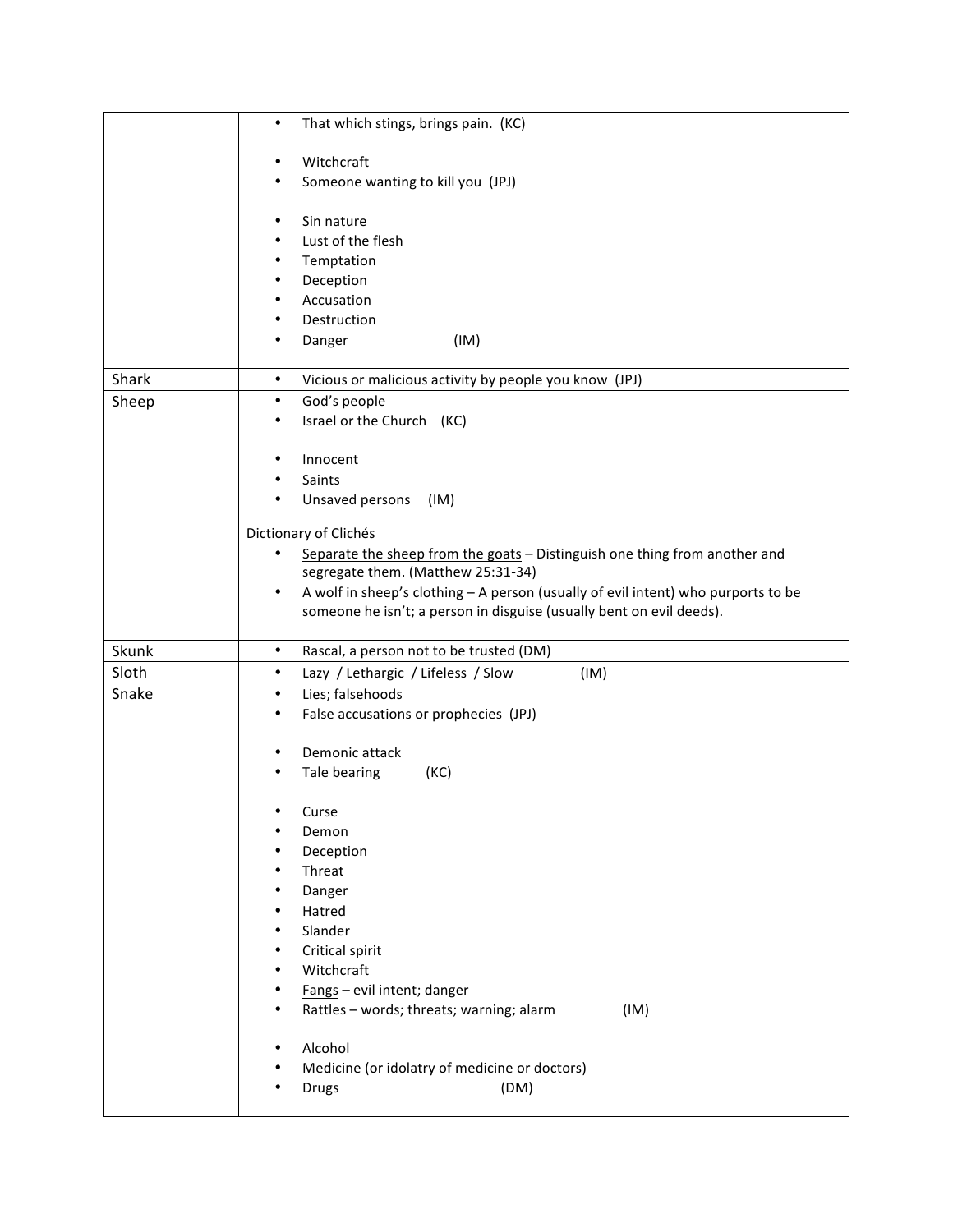|                   | Dictionary of Clichés                                                                                        |
|-------------------|--------------------------------------------------------------------------------------------------------------|
|                   | Snake in the grass - A treacherous or unexpectedly threatening person.                                       |
| Sparrow           | Symbol of little note, small value<br>(KC)<br>$\bullet$                                                      |
| Spider            | Symbol of wise activity<br>(KC)<br>$\bullet$                                                                 |
|                   | Witchcraft<br>٠<br>Demonic attack<br>٠<br>Deception<br>٠<br>Spider web - demonic network to attack you (JPJ) |
|                   | Evil<br>٠                                                                                                    |
|                   | Sin                                                                                                          |
|                   | Deception                                                                                                    |
|                   | False doctrine                                                                                               |
|                   | Temptation                                                                                                   |
|                   | Web - Snare / Lies (what a tangled web we weave)                                                             |
|                   | Black Widow - Danger; great danger; deadly; Evil; Slander<br>(IM)                                            |
|                   | Unger's                                                                                                      |
|                   | Spider's web-<br>٠                                                                                           |
|                   | The trust of the ungodly or secretly wicked<br>$\bullet$                                                     |
|                   | The fragility of those things in which the wicked place their trust<br>$\bullet$                             |
|                   | The worthlessness and deceptive character of the works of the wicked.<br>$\bullet$                           |
| Stork             | Symbol of loneliness<br>$\bullet$                                                                            |
|                   | Flight bird<br>(KC)                                                                                          |
|                   | Expectant / new birth / new baby / new experience / that which is forthcoming<br>٠<br>(IM)                   |
| Swallow           | Symbol of a wanderer<br>(KC)<br>$\bullet$                                                                    |
| Swan              | Dictionary of Clichés                                                                                        |
|                   | Swan song - A farewell; one's last appearance.                                                               |
| T-Rex<br>(Dragon) | Symbol of Satan, the monster (KC)                                                                            |
|                   | Unger's                                                                                                      |
|                   | Satan                                                                                                        |
|                   | Sin                                                                                                          |
|                   | Idolatry                                                                                                     |
|                   | Symbol of city of London (dm)<br>٠                                                                           |
| <b>Termites</b>   | Corruption<br>$\bullet$                                                                                      |
|                   | Hidden destruction                                                                                           |
|                   | Secret sin                                                                                                   |
|                   | Deception                                                                                                    |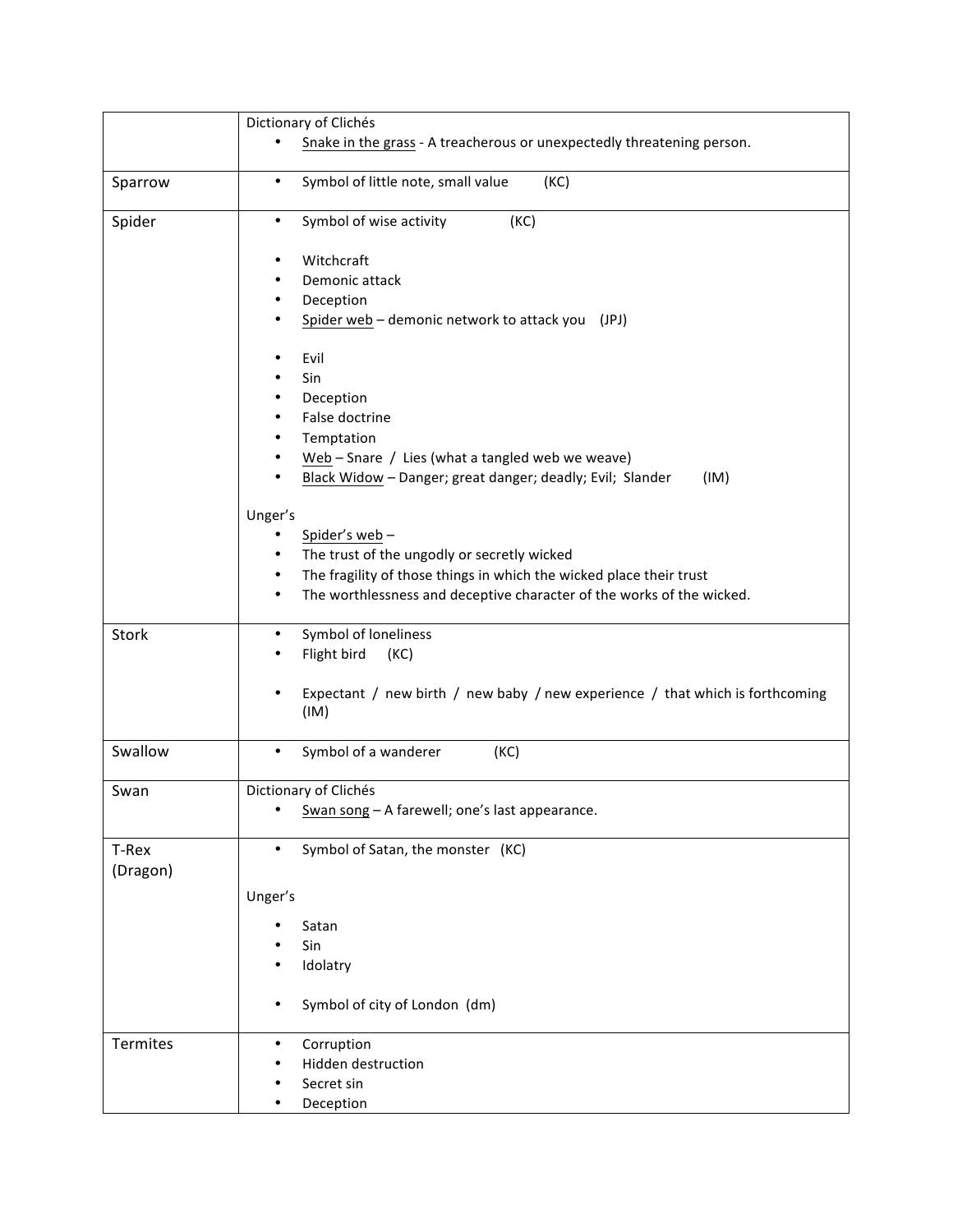|              | Demon spirits (IM)<br>$\bullet$                                                                                                                                                                                                                                                                                                                                                                                                                                                                                                                 |
|--------------|-------------------------------------------------------------------------------------------------------------------------------------------------------------------------------------------------------------------------------------------------------------------------------------------------------------------------------------------------------------------------------------------------------------------------------------------------------------------------------------------------------------------------------------------------|
| <b>Tick</b>  | Hidden; hidden unclean spirit<br>$\bullet$<br>Oblivious to one's true self (as in practicing self-justification and self-righteousness)<br>٠<br>Parasite; pest<br>(IM)<br>Dictionary of Clichés<br>Tight as a tick - Extremely close with one's money.<br>what makes one tick - the motive or explanation of one's behavior<br>٠<br>a short time; a jiffy (dictionary.com)<br>Make someone angry [tick them off]<br>$\bullet$<br>Outward manifestation of anxiety [nervous tic]<br>The clock is ticking - time is running out (DM)<br>$\bullet$ |
| <b>Tiger</b> | Stubborn<br>$\bullet$<br>Soul power (JPJ)<br>Danger<br>٠<br>Powerful minister (danger for the devil!)<br>Evil<br>٠<br>Dangerous person (good or evil) (IM)<br>Dictionary of Clichés<br>Paper tiger - Something less tough or menacing than it appears.<br>Have a tiger by the tail - Cope with an obsession; pursue an idea, a talent or even a<br>$\bullet$<br>vice obsessively; face a trying problem.                                                                                                                                        |
| Turkey       | Foolish<br>$\bullet$<br>Dumb<br>Clumsy (in word or deed)<br>٠<br>Thanksgiving<br>(IM)<br>Dictionary of Clichés<br>Cold turkey - Straightforwardly; abruptly.<br>To talk turkey - To speak or deal in a businesslike way.                                                                                                                                                                                                                                                                                                                        |
| Turtle       | Dictionary of Clichés<br>Turn turtle - Capsize; surrender.                                                                                                                                                                                                                                                                                                                                                                                                                                                                                      |
| Turtledove   | Symbol of the Holy Spirit.<br>(KC)<br>$\bullet$<br>A sweetheart or loving mate<br>A gentle, loving person (dictionary.com)                                                                                                                                                                                                                                                                                                                                                                                                                      |
| Unicorn      | Symbol of strength. A wild bull (KC)<br>$\bullet$                                                                                                                                                                                                                                                                                                                                                                                                                                                                                               |
| Vulture      | Symbol of uncleanness<br>Symbol of evil spirits most generally (KC)                                                                                                                                                                                                                                                                                                                                                                                                                                                                             |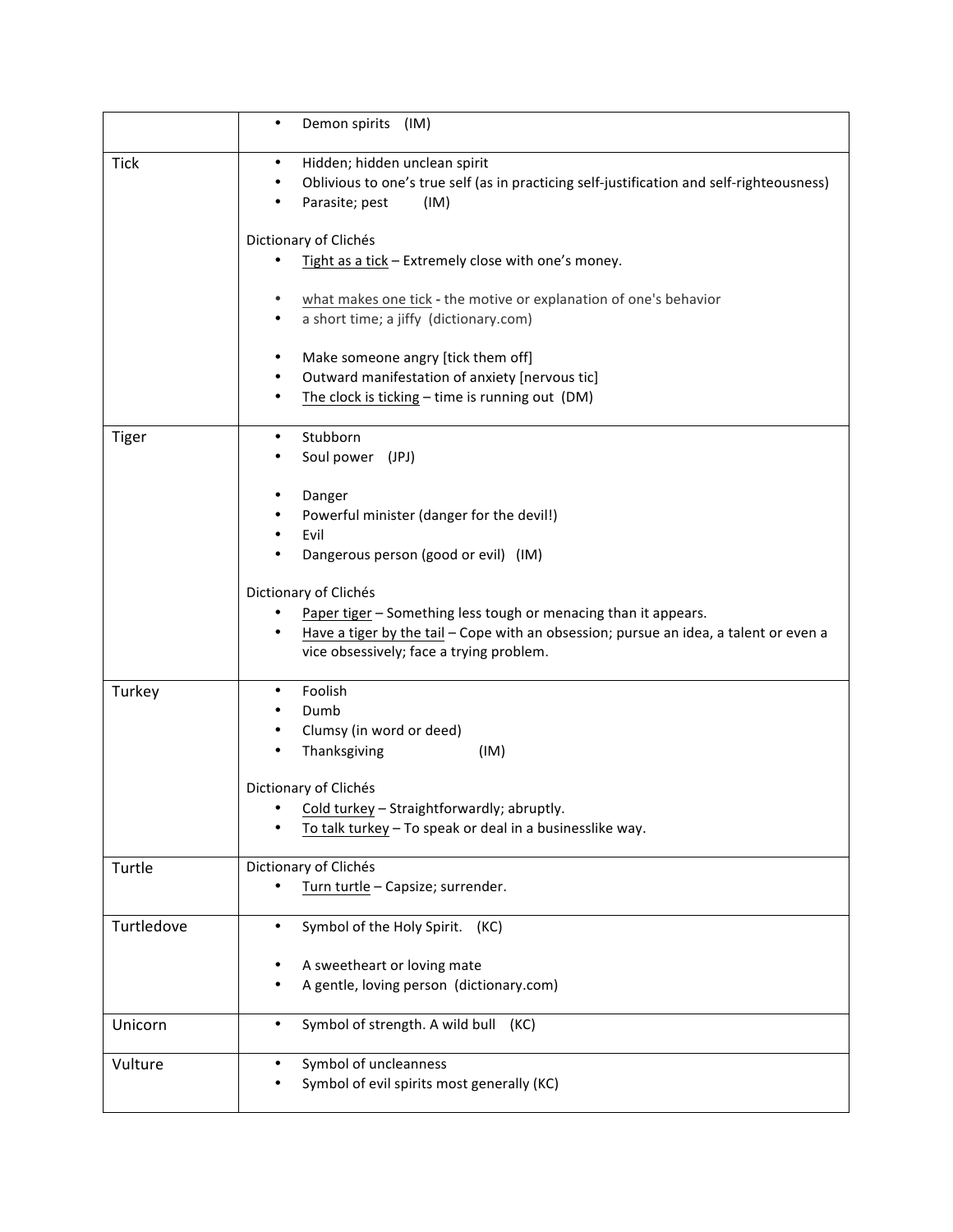|              | $\bullet$<br>Scavenger<br>Unclean                                                                        |
|--------------|----------------------------------------------------------------------------------------------------------|
|              | Impure<br>٠                                                                                              |
|              | An evil person<br>$\bullet$                                                                              |
|              | All seeing<br>$\bullet$                                                                                  |
|              | Waiting (in an evil sense, as a person waiting for parents to die so he/she may get<br>$\bullet$<br>(IM) |
|              | their possessions)                                                                                       |
| Wasp         | Affliction<br>$\bullet$                                                                                  |
|              | Stinging, biting words / Slander<br>٠                                                                    |
|              | Strife<br>$\bullet$<br>٠                                                                                 |
|              | Curse (because of sin)<br>Persecution<br>$\bullet$                                                       |
|              | Trouble<br>$\bullet$                                                                                     |
|              | Offense<br>$\bullet$                                                                                     |
|              | Demon spirits<br>(IM)<br>$\bullet$                                                                       |
|              |                                                                                                          |
|              | Also, White Anglo Saxon Protestant (DM)<br>٠                                                             |
| Weasel       | a cunning, sneaky person.<br>$\bullet$                                                                   |
|              | Wicked<br>$\bullet$                                                                                      |
|              | Renege on a promise (as in weasel out of a deal)<br>٠                                                    |
|              | Informant or tattletale<br>$\bullet$                                                                     |
|              | A Judas (betrayer)<br>$\bullet$                                                                          |
|              | Traitor (IM)                                                                                             |
|              | Dictionary of Clichés                                                                                    |
|              | Weasel words - Ambiguities; a statement that the speaker or writer hopes will<br>$\bullet$               |
|              | enable him to wriggle out of a difficult situation.                                                      |
| Wild animals | World kingdoms<br>$\bullet$                                                                              |
|              | Carnivorous                                                                                              |
|              | Cruel                                                                                                    |
|              | Devouring                                                                                                |
|              | Unclean animals                                                                                          |
| Wing(s)      | Supernatural, Divine transport.<br>٠                                                                     |
|              | Divine defense, protection<br>(KC)                                                                       |
|              | Lift<br>$\bullet$                                                                                        |
|              | What takes ministry to high spiritual places (JPJ)<br>٠                                                  |
|              |                                                                                                          |
|              | Spirit<br>٠                                                                                              |
|              | Minister (prophet)                                                                                       |
|              | <b>Holy Spirit</b>                                                                                       |
|              | Shelter                                                                                                  |
|              | Demon<br>(IM)                                                                                            |
|              | A person's arm                                                                                           |
|              | To fly                                                                                                   |
|              | Under one's wing - under the care and/or protection / under one's teaching                               |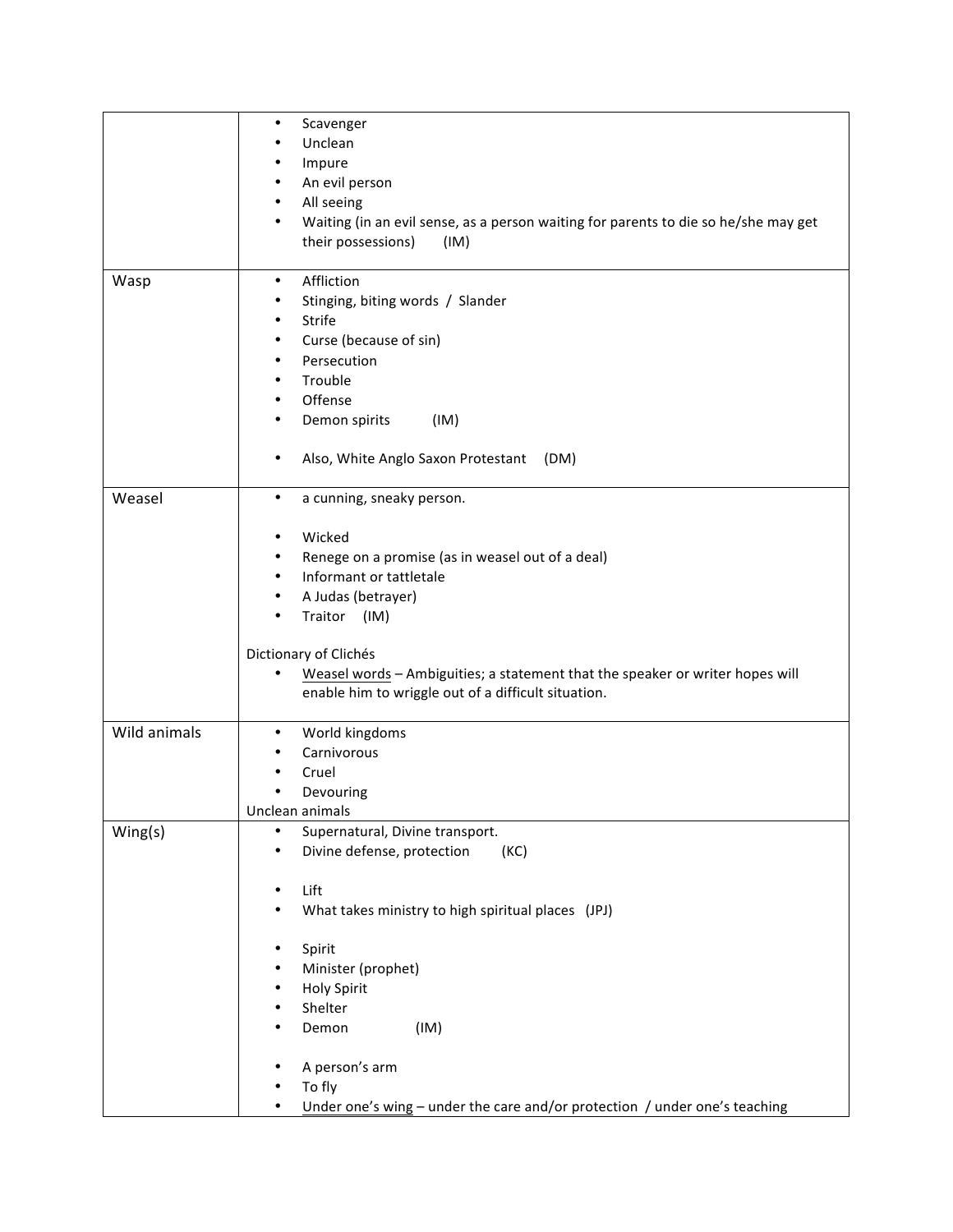|       | Attached to one side of something<br>٠                                                 |
|-------|----------------------------------------------------------------------------------------|
|       | In the wings $-$ waiting to go on                                                      |
|       | Any affiliate of a parent organization                                                 |
|       | On a wing and a prayer - with only the slightest hope of succeeding                    |
|       | On the wing $-$ flying / travelling / about to leave<br>$\bullet$                      |
|       | ٠                                                                                      |
|       | Take wing - to lift off or fly away / to depart in haste / to become joyful            |
|       | Clip someone's wings - to restrict someone's freedom / to thwart someone's             |
|       | ambition                                                                               |
|       | Spread one's wings - to make full use of one's abilities (dictionary.com)              |
|       | Dictionary of Clichés                                                                  |
|       | Wing it - Improvise                                                                    |
|       |                                                                                        |
| Wolf  | Satan<br>٠                                                                             |
|       | Evil, false ministries and teachers<br>(KC)                                            |
|       |                                                                                        |
|       | Predator: devourer<br>٠                                                                |
|       | False prophet<br>٠                                                                     |
|       | Evil minister or governor<br>٠                                                         |
|       | Person seeking his own gain<br>٠                                                       |
|       | Womanizer                                                                              |
|       | God's minister of justice<br>٠                                                         |
|       | Fangs - evil motive; danger<br>(IM)                                                    |
|       |                                                                                        |
|       | Poverty ("wolf at the door") (DM)                                                      |
|       | Dictionary of Clichés                                                                  |
|       | Cry wolf - Raise a false alarm; exaggerate a danger.                                   |
|       |                                                                                        |
|       | A wolf in sheep's clothing - A person (usually of evil intent) who purports to be      |
|       | someone he isn't; a person in disguise (usually bent on evil deeds).                   |
| Wool  | Dictionary of Clichés                                                                  |
|       | Dyed in the wool – Having deeply ingrained traits.                                     |
|       | Pull the wool over his eyes - Deceive him.                                             |
|       |                                                                                        |
| Worm  | (KC)<br>Symbol of that which is despised; used as instrument of judgment               |
|       |                                                                                        |
|       | Corruption; filthiness of the flesh (IM)                                               |
|       |                                                                                        |
|       | A detestable or lowly person                                                           |
|       | Provision (DM)                                                                         |
|       |                                                                                        |
|       | Dictionary of Clichés                                                                  |
|       | Early bird catches the worm - The person who gets up, arrives or starts an action<br>٠ |
|       | first has a better chance than others of achieving an objective.                       |
|       | The worm turns - Someone previously downtrodden gets his revenge; an<br>$\bullet$      |
|       | unfavorable situation is reversed.                                                     |
| Zebra | Horse looks righteous, but has soul-ish issues (JPJ)<br>$\bullet$                      |
|       |                                                                                        |
|       | Referee (DM)<br>$\bullet$                                                              |